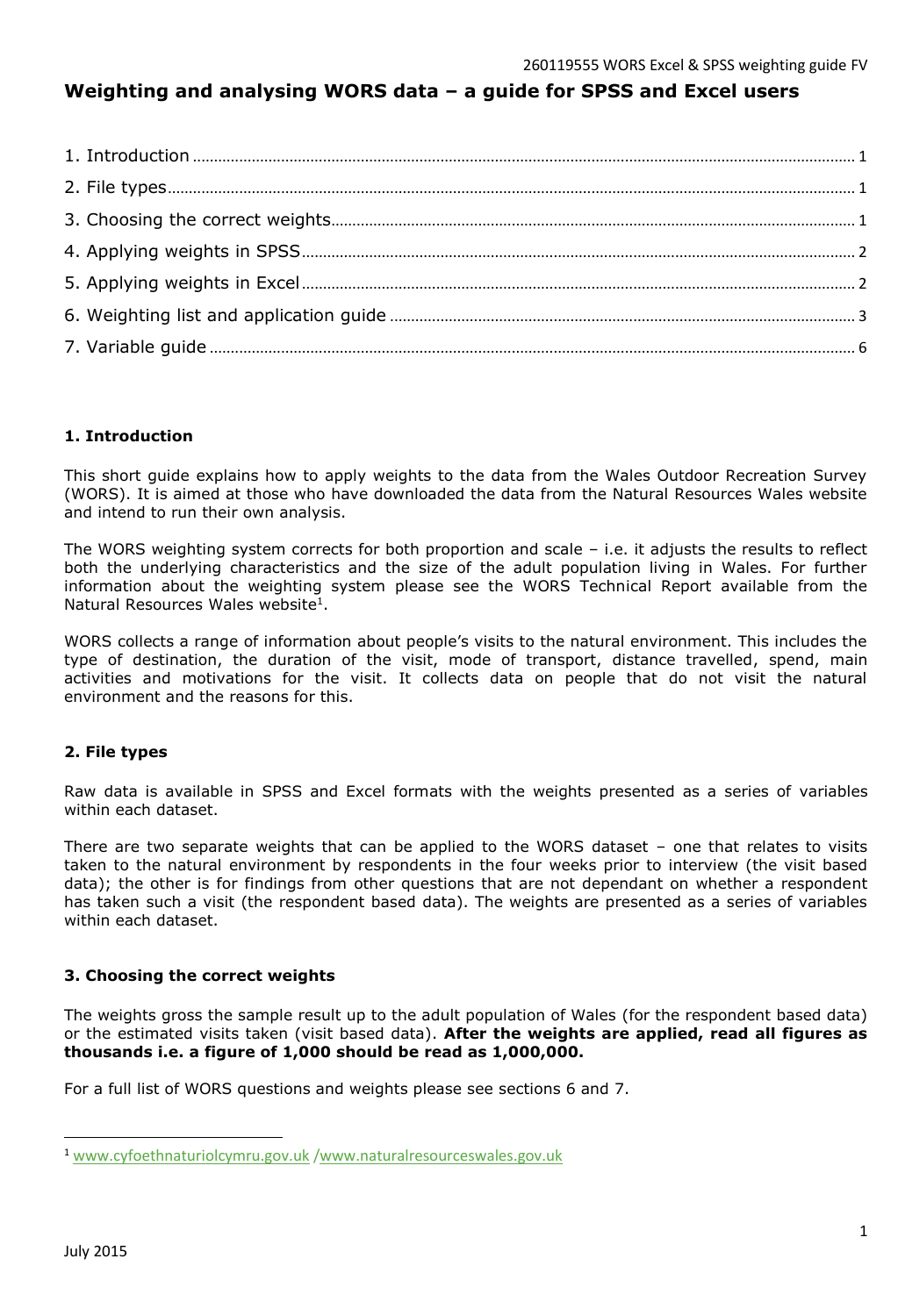#### **4. Applying weights in SPSS**

- 1. Start SPSS and load the data using the **File> Open> Data** command.
- 2. To weight the data select **Data> Weight Cases**. This will open the Weight Cases dialog box.
- 3. Select **Weight Cases By**, and then in the left hand column select the weight variable to use for the analysis (RespondentWeight for Respondent based results, VisitWeight for Visit based results see section 6 for details of which weight to apply).
- 4. Once the weight is applied, SPSS confirms the status of the data in the data view window.
- 5. If a file is weighted by some variable it remains so until the order is cancelled by returning to the **Data> Weight Cases** menu and either turning the weights off, or establishing another weight variable. If a weighted file is saved, it will still be weighted when re-opened.

#### <span id="page-1-0"></span>**5. Applying weights in Excel**

The procedure for weighting data in Excel uses pivot table reports already included in the spreadsheet.

- 1. Open the relevant data file and choose 'Tab 1 WORS2014'
- 2. Select side break by dragging variable to **Row Labels**.
- **3.** If required select a cross break (e.g. Age) by dragging variable to **Column Labels**
- 4. If required, add filter to apply (e.g. so results are only shown for a certain are or sub-group) by dragging variable to **Report Filter**.
- 5. Select the appropriate weighting variable and drag it into **Values**. Please see section 6 for a guide to the correct to apply for each question.
- 6. The pivot table report will produce figures with the correct weights added. To see the raw data click on sheet 2.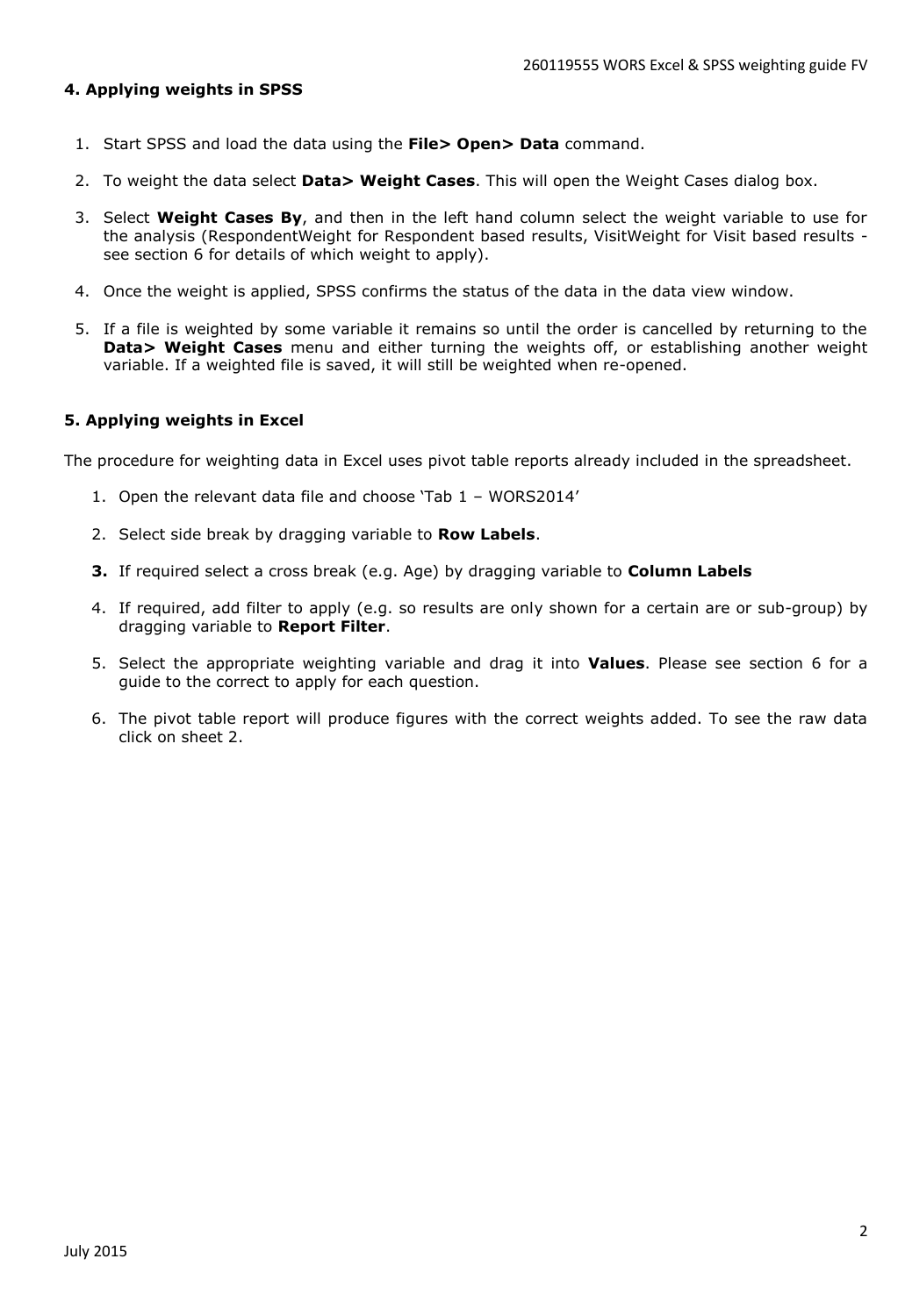#### **6. Weighting list and application guide**

The table below specifies the datasets and weights that should be used when undertaking analysis of the MENE raw data – either in SPSS, CSV or Excel format. Please see the WORS Technical Report for the full questionnaire.

<span id="page-2-0"></span>

| <b>Question</b>                                                                  | <b>Weighting to apply</b> |
|----------------------------------------------------------------------------------|---------------------------|
| <b>Q1a</b> - Activities done during visits to the outdoors in the last 12 months | Respondent                |
| $ Q2$ – Activities done during visits to the outdoors in the last 4 weeks        | Respondent                |
| Q3a - Number of visits to the outdoors in the last 4 weeks                       | Respondent                |
| $Q4$ – Activities done on most recent visit to the outdoors                      | Visit                     |
| <b>Q4c</b> - Main activity done on most recent visit to the outdoors             | Visit                     |
| <b>Q5</b> - Time spent doing main activity most recent visit                     | Visit                     |
| Q6a - Whether effort enough to raise breathing rate                              | Visit                     |
| <b>Q6b</b> - Whether effort enough to make them out of breath/ sweat             | Visit                     |
| $Q7a$ – Places visited on most recent visit to the outdoors                      | Visit                     |
| <b>Q7b</b> - Main place visited on most recent visit to the outdoors             | Visit                     |
| $\sqrt{Q8}$ – Distance travelled to reach destination of most recent visit       | Visit                     |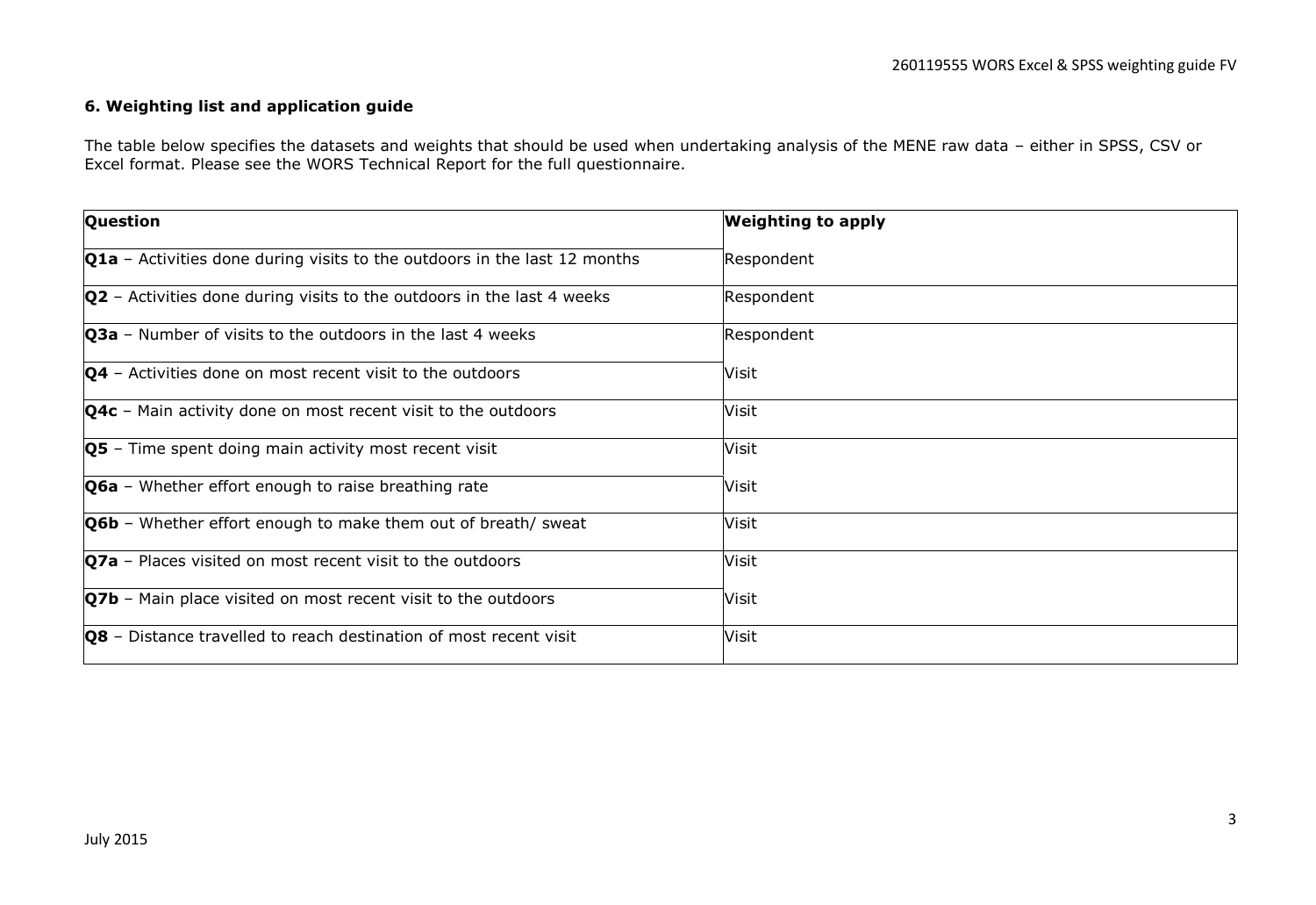| Q9 - Main mode of transport used on most recent visit                                   | Visit      |
|-----------------------------------------------------------------------------------------|------------|
| Q10 - Visit duration (most recent visit)                                                | Visit      |
| <b>Q11</b> - Who with on most recent visit                                              | Visit      |
| $Q12$ – Number of people in party (most recent visit)                                   | Visit      |
| $Q13$ – Number of children in party (most recent visit)                                 | Visit      |
| $Q14$ – Whether with a dog (most recent visit)                                          | Visit      |
| $Q15$ - Reasons for visiting (most recent visit)                                        | Visit      |
| <b>Q15a</b> – Whether spent any money on most recent visit – by category                | Visit      |
| <b>Q15b</b> - Amount spent on most recent visit - by category                           | Visit      |
| <b>Q16</b> - Reasons not made any visits to the outdoors in the last 4 weeks            | Respondent |
| <b>Q16a</b> - Reasons not made any visits to the outdoors in the last 12 months         | Respondent |
| <b>Q17</b> - Whether would like to visit outdoors more often                            | Respondent |
| Q18 - Activities would like to do/ do more often                                        | Respondent |
| <b>Q19</b> - Barriers to taking part in activities at all/ more often in last 12 months | Respondent |
| <b>Q20</b> - Places visited (last 12 months)                                            | Respondent |
| <b>Q21</b> - Places would like to visit/ visit more often                               | Respondent |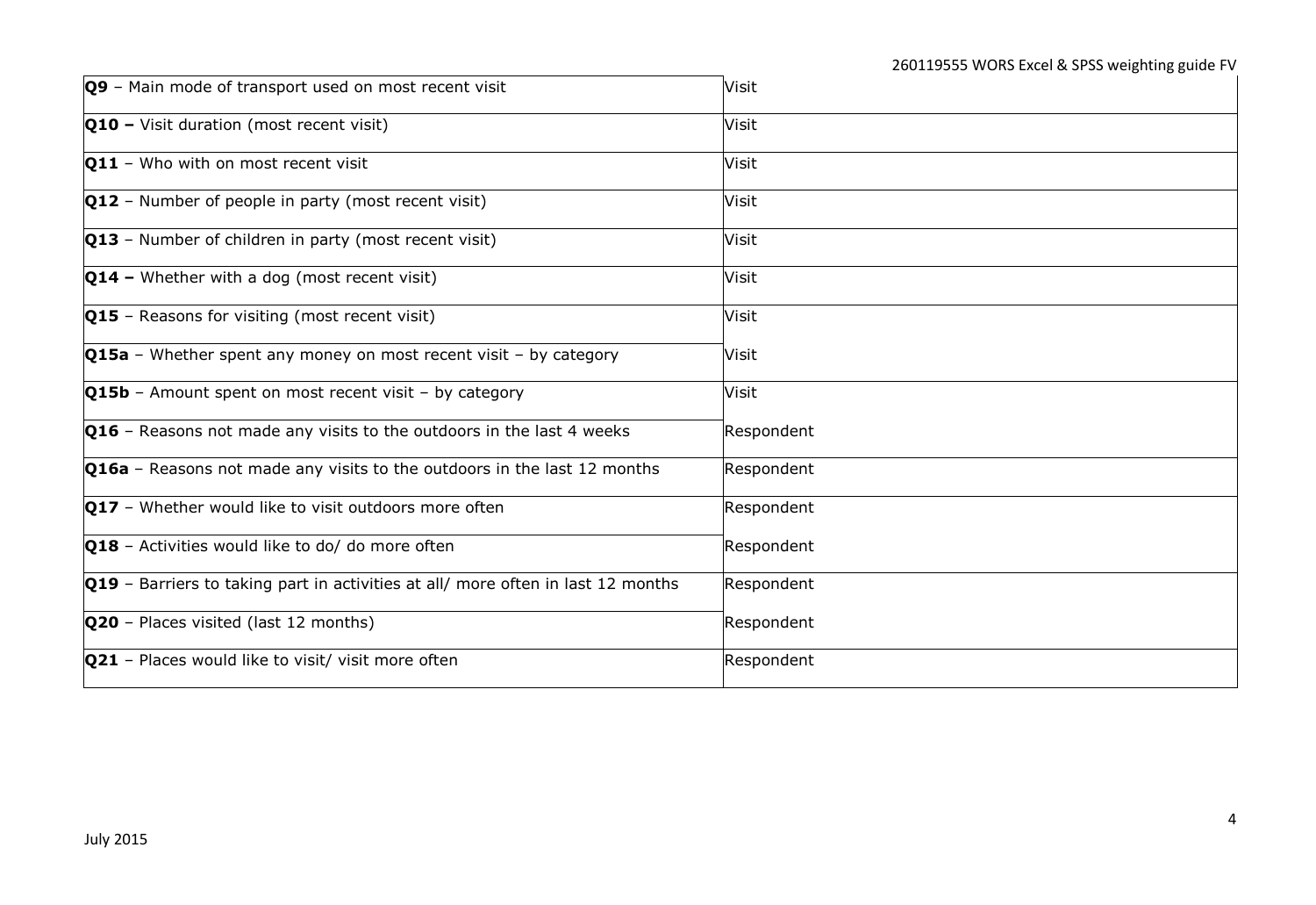| Q22a - Whether there has been a change in biodiversity in Wales              | Respondent |
|------------------------------------------------------------------------------|------------|
| Q22b - Whether there will be a change in biodiversity in Wales in the future | Respondent |
| Q23 - Concern about changes to variety of species in Wales                   | Respondent |
| Q24 - Pro-environmental activities undertaken in last 12 months              | Respondent |
| $D1 - \text{Gender}$                                                         | Respondent |
| $D2/3 - Age$                                                                 | Respondent |
| $D4$ - Ethnicity                                                             | Respondent |
| <b>D5</b> - Highest educational qualification                                | Respondent |
| $\overline{\mathsf{D6}}$ – Car access                                        | Respondent |
| $D7$ – Bicycle access                                                        | Respondent |
| $DS - Whether own/care for a dog$                                            | Respondent |
| D9 - Long-term illness/disability                                            | Respondent |
| <b>D10</b> - Whether long-term illness/disability limits activities          | Respondent |
| <b>D11</b> - Whether carer                                                   | Respondent |
| $D12$ – Children under 16 (care for/ support)                                | Respondent |
| $D13 - Working status$                                                       | Respondent |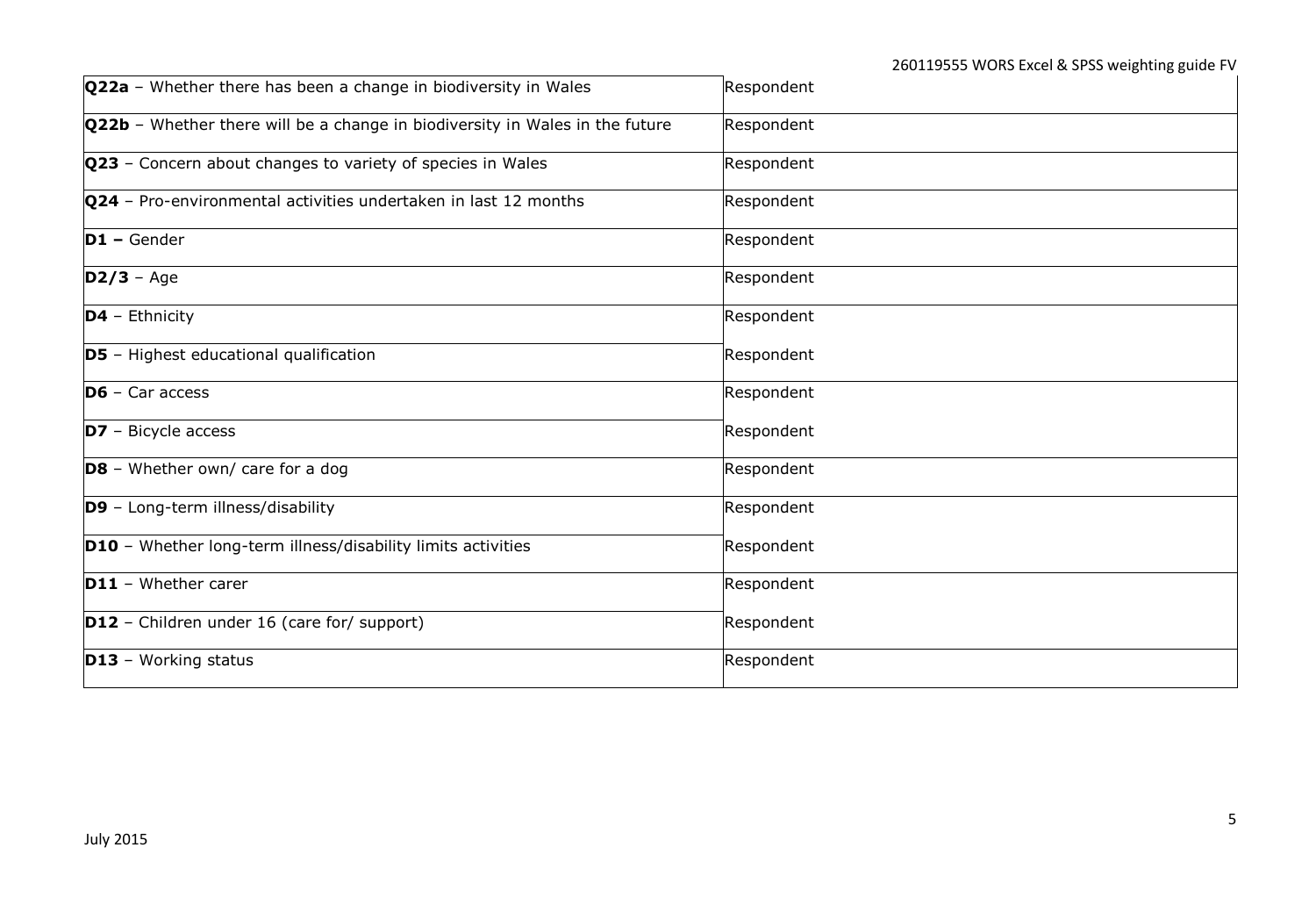|                                          |                | -- |
|------------------------------------------|----------------|----|
| <b>D17</b><br><b>Income</b><br>Household | $ -$<br>nonden |    |
|                                          |                |    |

# **7. Variable guide**

The table below specifies variable names and labels in the WORS raw data files (SPSS and MS Excel format) available to download from the Natural Resources Wales website<sup>2</sup>.

| <b>Variable</b> | <b>Variable label</b>                                                                            |
|-----------------|--------------------------------------------------------------------------------------------------|
| $q1a_01$        | Activities undertaken on outdoor visits (last 12 months): Walking                                |
| $q1a_02$        | Activities undertaken on outdoor visits (last 12 months): Road cycling                           |
| $q1a_03$        | Activities undertaken on outdoor visits (last 12 months: Off-road cycling or mountain biking     |
| $q1a_0$         | Activities undertaken on outdoor visits (last 12 months): Horse riding                           |
| $q1a_05$        | Activities undertaken on outdoor visits (last 12 months): Fishing                                |
| $q1a_06$        | Activities undertaken on outdoor visits (last 12 months): Rock climbing or caving                |
| $q1a_0$         | Activities undertaken on outdoor visits (last 12 months): Motorised watersports                  |
| $q1a_08$        | Activities undertaken on outdoor visits (last 12 months): Other watersports                      |
| $q1a_09$        | Activities undertaken on outdoor visits (last 12 months): Swimming outdoors                      |
| $q1a_10$        | Activities undertaken on outdoor visits (last 12 months): Snowsports                             |
| $q1a_11$        | Activities undertaken on outdoor visits (last 12 months): Field sports (shooting / hunting)      |
| $q1a_12$        | Activities undertaken on outdoor visits (last 12 months): Air sports (hang gliding / ballooning) |
| $q1a_13$        | Activities undertaken on outdoor visits (last 12 months): Wildlife watching                      |

<sup>2</sup> [www.cyfoethnaturiolcymru.gov.uk](http://www.cyfoethnaturiolcymru.gov.uk/) [/www.naturalresourceswales.gov.uk](http://www.naturalresourceswales.gov.uk/)

<span id="page-5-0"></span>1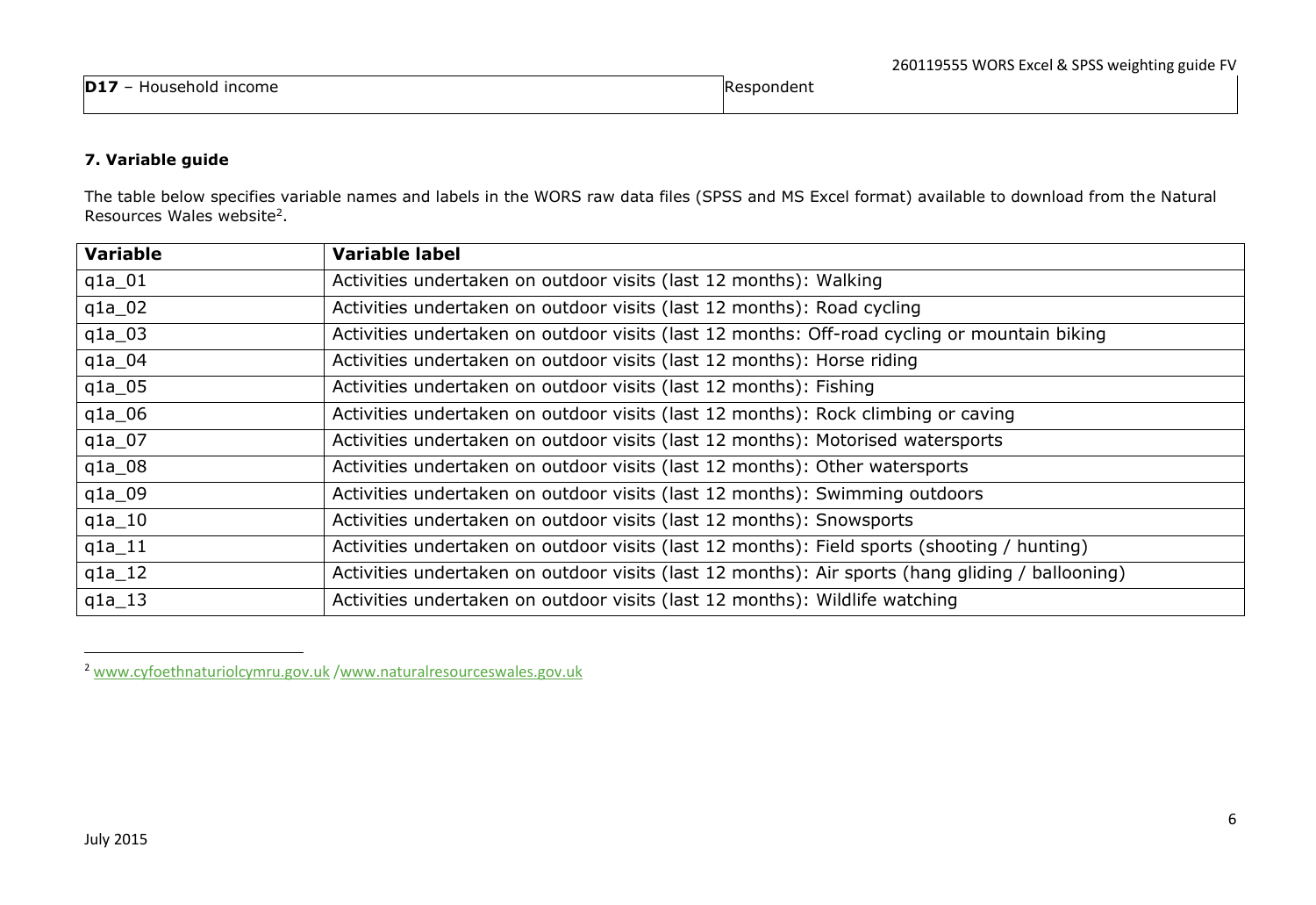| $q1a_14$  | Activities undertaken on outdoor visits (last 12 months): Running                                                                   |
|-----------|-------------------------------------------------------------------------------------------------------------------------------------|
| $q1a_15$  | Activities undertaken on outdoor visits (last 12 months): Sightseeing or visiting an attraction                                     |
| $q1a_16$  | Activities undertaken on outdoor visits (last 12 months): Off-road driving or motorcycling                                          |
| $q1a_17$  | Activities undertaken on outdoor visits (last 12 months): Picnicking (as a significant part of the activity)                        |
| $q1a_18$  | Activities undertaken on outdoor visits (last 12 months): Visiting children's playgrounds/taking children to<br>play areas outdoors |
| $q1a_19$  | Activities undertaken on outdoor visits (last 12 months): Informal games                                                            |
| $q1a_2$   | Activities undertaken on outdoor visits (last 12 months): Others                                                                    |
| $q1a_21$  | Activities undertaken on outdoor visits (last 12 months): No answer                                                                 |
| q2_01     | Activities undertaken on outdoor visits (last 4 weeks): Walking                                                                     |
| $q2_02$   | Activities undertaken on outdoor visits (last 4 weeks): Road cycling                                                                |
| $q2_03$   | Activities undertaken on outdoor visits (last 4 weeks): Off-road cycling or mountain biking                                         |
| q2_04     | Activities undertaken on outdoor visits (last 4 weeks): Horse riding                                                                |
| $q2_05$   | Activities undertaken on outdoor visits (last 4 weeks): Fishing                                                                     |
| $q2_06$   | Activities undertaken on outdoor visits (last 4 weeks): Rock climbing or caving                                                     |
| $q2_07$   | Activities undertaken on outdoor visits (last 4 weeks): Motorised watersports                                                       |
| $q2_08$   | Activities undertaken on outdoor visits (last 4 weeks): Other watersports                                                           |
| q2_09     | Activities undertaken on outdoor visits (last 4 weeks): Swimming outdoors                                                           |
| $q2_{10}$ | Activities undertaken on outdoor visits (last 4 weeks): Snowsports                                                                  |
| $q2_11$   | Activities undertaken on outdoor visits (last 4 weeks): Field sports (shooting / hunting)                                           |
| $q2_{12}$ | Activities undertaken on outdoor visits (last 4 weeks): Air sports (hang gliding / ballooning)                                      |
| $q2_{13}$ | Activities undertaken on outdoor visits (last 4 weeks): Wildlife watching                                                           |
| $q2_{14}$ | Activities undertaken on outdoor visits (last 4 weeks): Running                                                                     |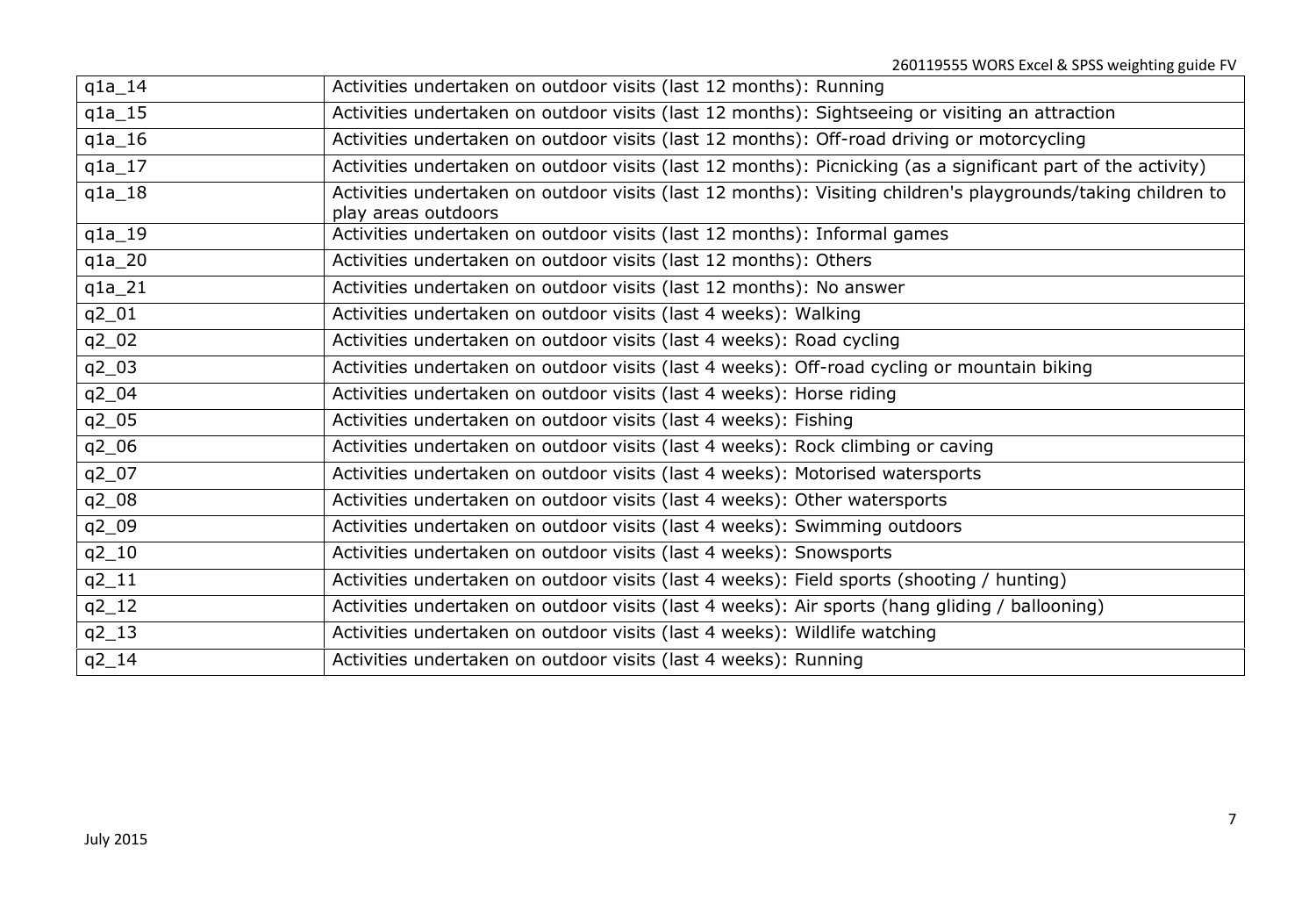| $q2_{15}$ | Activities undertaken on outdoor visits (last 4 weeks): Sightseeing or visiting an attraction              |
|-----------|------------------------------------------------------------------------------------------------------------|
| $q2_{16}$ | Activities undertaken on outdoor visits (last 4 weeks): Off-road driving or motorcycling                   |
| $q2_{17}$ | Activities undertaken on outdoor visits (last 4 weeks): Picnicking (as a significant part of the activity) |
| $q2_{18}$ | Activities undertaken on outdoor visits (last 4 weeks): Visiting children's playgrounds/taking children to |
|           | play areas outdoors                                                                                        |
| $q2_{19}$ | Activities undertaken on outdoor visits (last 4 weeks): Informal games                                     |
| $q2_2$    | Activities undertaken on outdoor visits (last 4 weeks): Other                                              |
| $q2_21$   | Activities undertaken on outdoor visits (last 4 weeks): No answer                                          |
| q3a       | Number of visits to outdoors in last 4 weeks                                                               |
| q4a_01    | Activities undertaken (most recent outdoor visit): Walking                                                 |
| q4a_02    | Activities undertaken (most recent outdoor visit): Road cycling                                            |
| q4a_03    | Activities undertaken (most recent outdoor visit): Off-road cycling or mountain biking                     |
| q4a_04    | Activities undertaken (most recent outdoor visit): Horse riding                                            |
| q4a_05    | Activities undertaken (most recent outdoor visit): Fishing                                                 |
| q4a_06    | Activities undertaken (most recent outdoor visit): Rock climbing or caving                                 |
| q4a_07    | Activities undertaken (most recent outdoor visit): Motorised watersports                                   |
| q4a_08    | Activities undertaken (most recent outdoor visit): Other watersports                                       |
| q4a_09    | Activities undertaken (most recent outdoor visit): Swimming outdoors                                       |
| q4a_10    | Activities undertaken (most recent outdoor visit): Snowsports                                              |
| $q4a_11$  | Activities undertaken (most recent outdoor visit): Field sports (shooting / hunting)                       |
| $q4a_12$  | Activities undertaken (most recent outdoor visit): Air sports (hang gliding / ballooning)                  |
| $q4a_13$  | Activities undertaken (most recent outdoor visit): Wildlife watching                                       |
| $q4a_14$  | Activities undertaken (most recent outdoor visit): Running                                                 |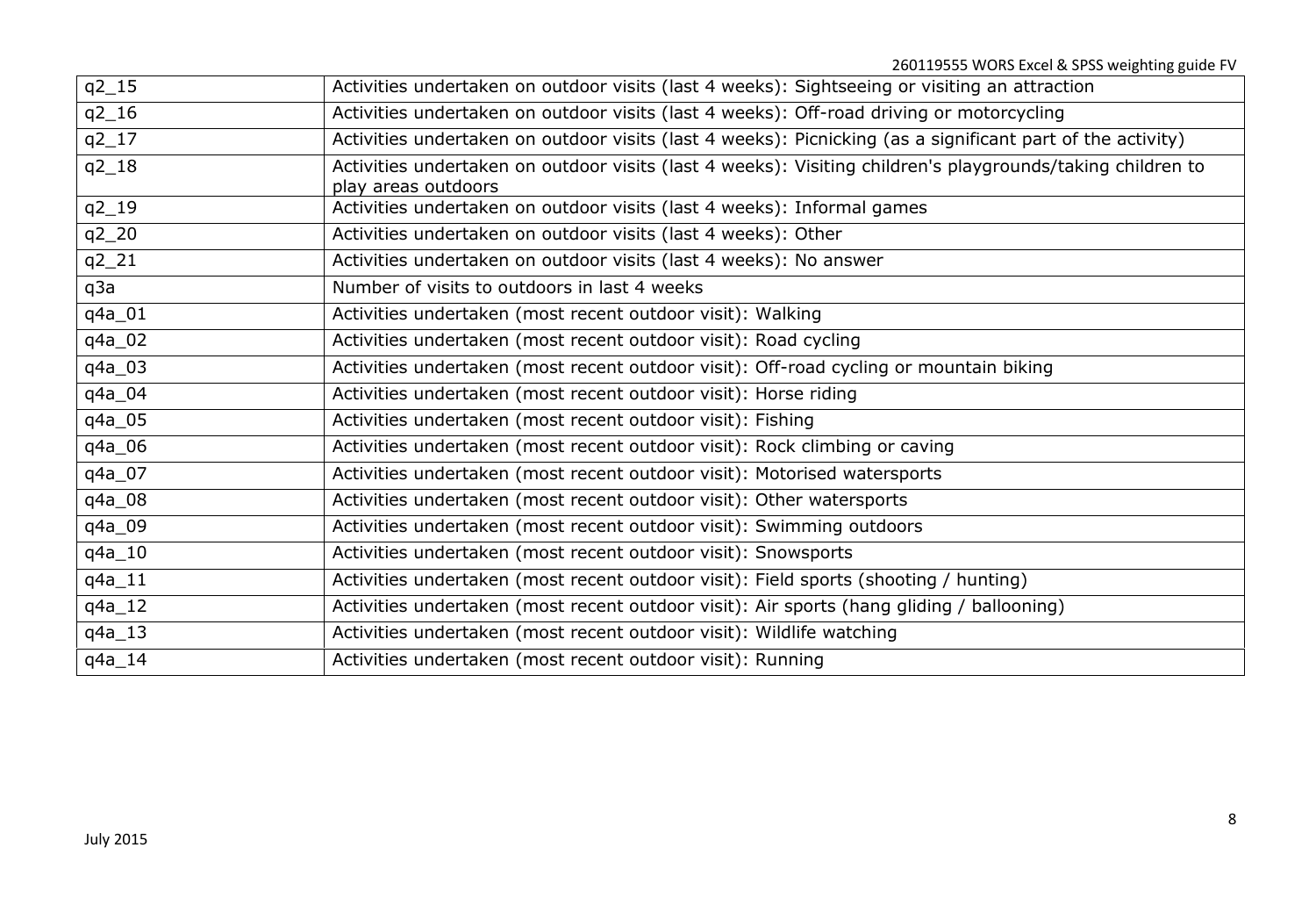| $q4a_15$ | Activities undertaken (most recent outdoor visit): Sightseeing or visiting an attraction                   |
|----------|------------------------------------------------------------------------------------------------------------|
| q4a_16   | Activities undertaken (most recent outdoor visit): Off-road driving or motorcycling                        |
| q4a_17   | Activities undertaken (most recent outdoor visit): Picnicking (as a significant part of the activity)      |
| $q4a_18$ | Activities undertaken (most recent outdoor visit): Visiting children's playgrounds/taking children to play |
|          | areas outdoors                                                                                             |
| q4a_19   | Activities undertaken (most recent outdoor visit): Informal games                                          |
| q4a_20   | Activities undertaken (most recent outdoor visit): Other                                                   |
| q4c      | Main activity undertaken (most recent visit)                                                               |
| $q5_01$  | Time spent in outdoors (most recent visit): 0 - 29 minutes                                                 |
| $q5_02$  | Time spent in outdoors (most recent visit): 30 - 59 minutes                                                |
| $q5_03$  | Time spent in outdoors (most recent visit): 1 hr - 1 hr 59                                                 |
| $q5_04$  | Time spent in outdoors (most recent visit): 2 hr - 2 hr 59                                                 |
| $q5_05$  | Time spent in outdoors (most recent visit): 3 hr - 4 hr 59                                                 |
| q506     | Time spent in outdoors (most recent visit): 5 hours or more                                                |
| q5_07    | Time spent in outdoors (most recent visit): Don't know                                                     |
| q6a      | Whether activity enough to raise breathing rate                                                            |
| q6b      | Whether activity enough to make out of breath/sweat                                                        |
| $q6a_b$  | Whether done activity that raised breathing rate/caused to sweat                                           |
| q7a_01   | Places visited (most recent visit): Woodland or forest                                                     |
| q7a_02   | Places visited (most recent visit): Farmland                                                               |
| q7a_03   | Places visited (most recent visit): Local park                                                             |
| q7a_04   | Places visited (most recent visit): Other local open space                                                 |
| q7a_05   | Places visited (most recent visit): Roadside pavement/track                                                |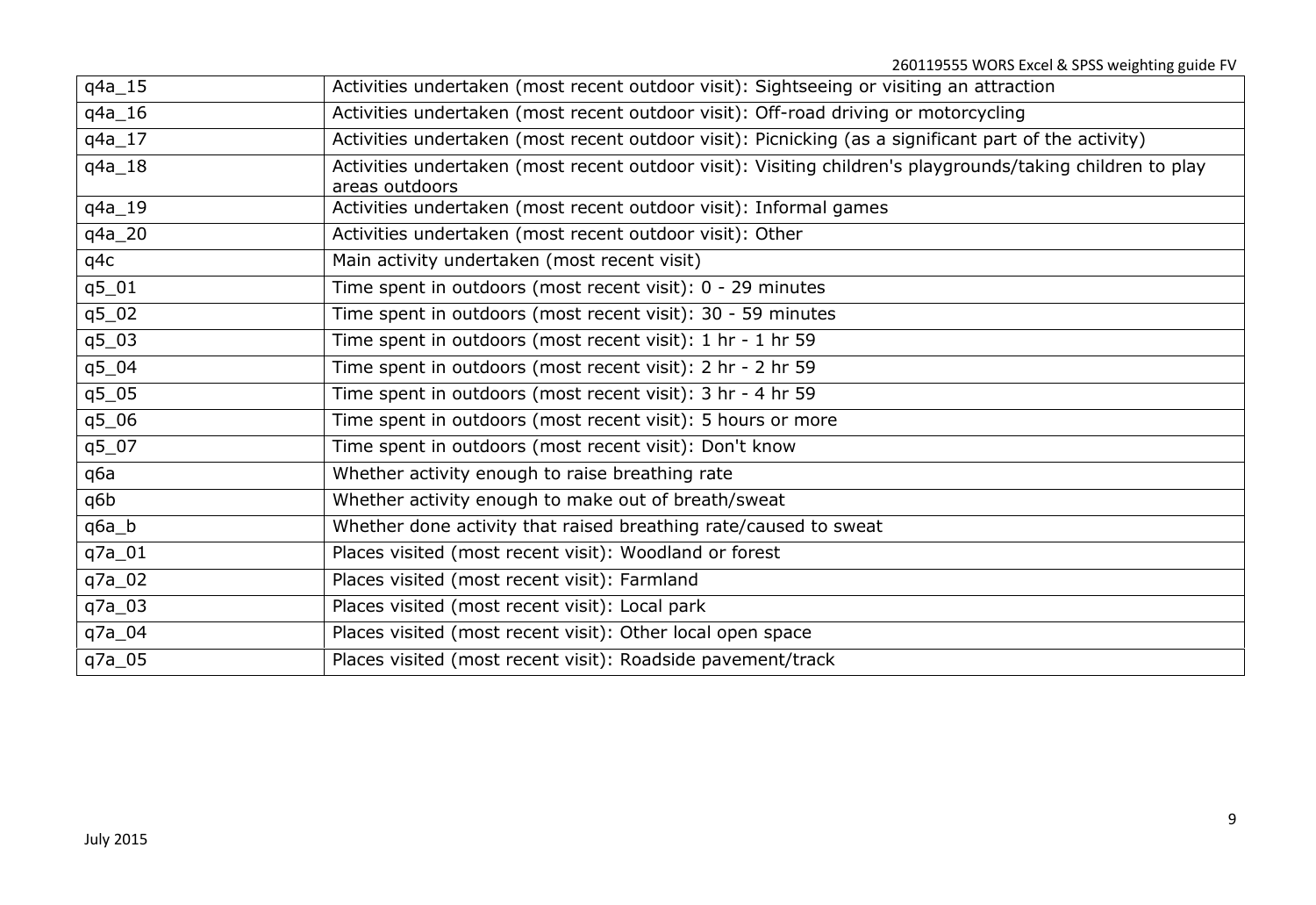| q7a_06   | Places visited (most recent visit): Hills, mountains or moorland                              |
|----------|-----------------------------------------------------------------------------------------------|
| q7a_07   | Places visited (most recent visit): River, lake or canal                                      |
| q7a_08   | Places visited (most recent visit): Beach                                                     |
| q7a_09   | Places visited (most recent visit): Sea                                                       |
| $q7a_10$ | Places visited (most recent visit): Other coastline                                           |
| $q7a_11$ | Places visited (most recent visit): Village                                                   |
| $q7a_12$ | Places visited (most recent visit): Other                                                     |
| q7b      | Main place visited (most recent visit)                                                        |
| q8       | Distance travelled (most recent visit)                                                        |
| q9       | Main mode of transport (most recent visit)                                                    |
| q10      | Total visit duration (most recent visit)                                                      |
| $q11_01$ | Who with (most recent visit): No-one, I went on my own                                        |
| $q11_02$ | Who with (most recent visit): I went with my family                                           |
| $q11_03$ | Who with (most recent visit): I went with my friends                                          |
| $q11_04$ | Who with (most recent visit): I went as part of an organised group                            |
| $q11_05$ | Who with (most recent visit): Other                                                           |
| q12      | Number of people in party (most recent visit)                                                 |
| q13      | Number of children in party (most recent visit)                                               |
| q14      | Whether accompanied by dog (most recent visit)                                                |
| q15_01   | Reasons for visiting outdoors (most recent visit): To spend time with family                  |
| q15_02   | Reasons for visiting outdoors (most recent visit): To spend time with friends                 |
| q15_03   | Reasons for visiting outdoors (most recent visit): To learn something about the outdoors      |
| q15_04   | Reasons for visiting outdoors (most recent visit): For fresh air or to enjoy pleasant weather |
|          |                                                                                               |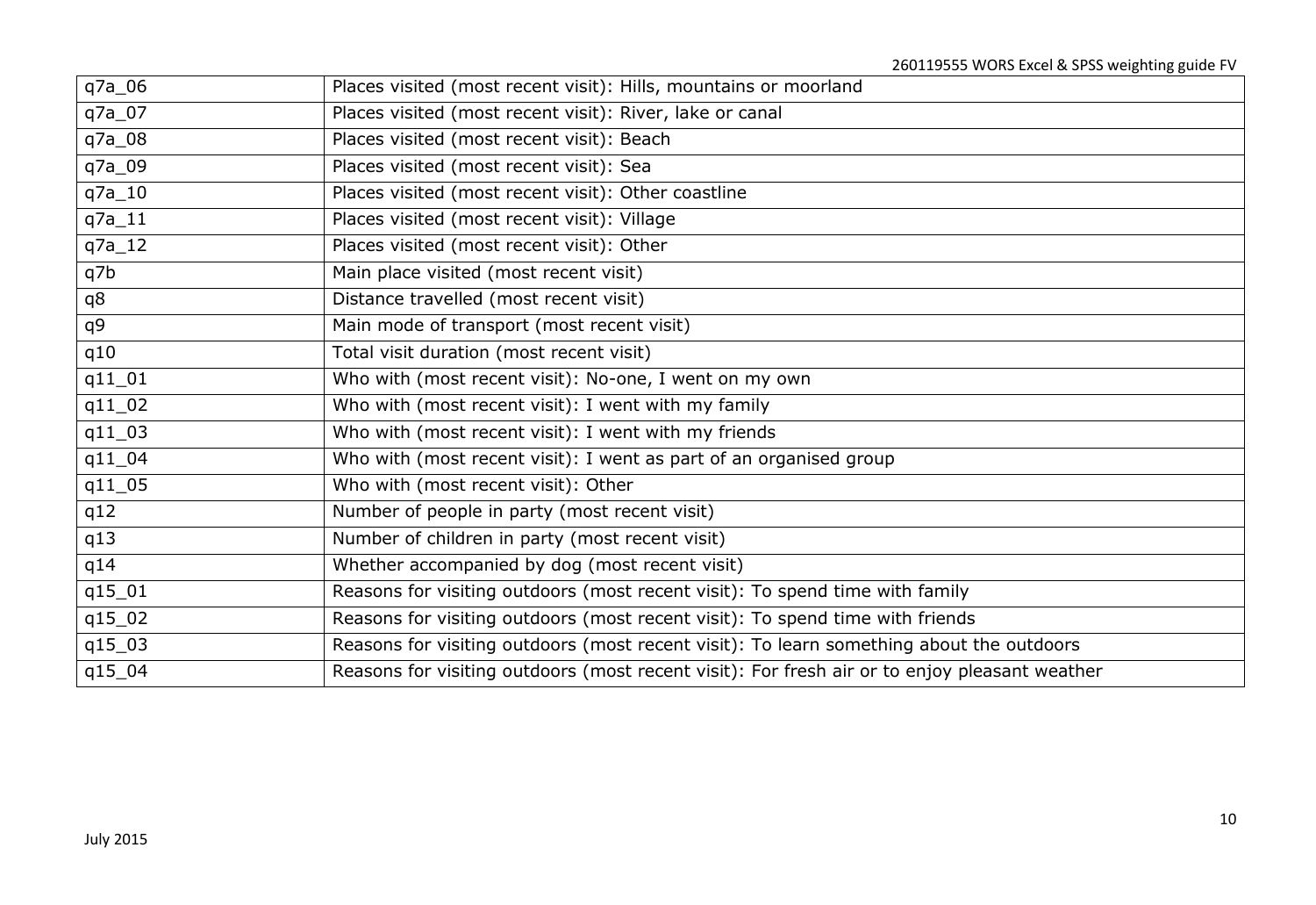| q15_05              | Reasons for visiting outdoors (most recent visit): For health or exercise                        |
|---------------------|--------------------------------------------------------------------------------------------------|
| q15_06              | Reasons for visiting outdoors (most recent visit): For peace and quiet                           |
| q15_07              | Reasons for visiting outdoors (most recent visit): To relax and unwind                           |
| q15_08              | Reasons for visiting outdoors (most recent visit): To exercise your dog                          |
| q15_09              | Reasons for visiting outdoors (most recent visit): To enjoy scenery and wildlife                 |
| $q15_10$            | Reasons for visiting outdoors (most recent visit): To entertain children                         |
| q15_11              | Reasons for visiting outdoors (most recent visit): To challenge myself                           |
| $q15_12$            | Reasons for visiting outdoors (most recent visit): To achieve something                          |
| $q15_13$            | Reasons for visiting outdoors (most recent visit): To enjoy/participate in my hobby              |
| $q15_14$            | Reasons for visiting outdoors (most recent visit): Don't know                                    |
| $q15$ <sup>15</sup> | Reasons for visiting outdoors (most recent visit): For pleasure/enjoyment                        |
| q15_16              | Reasons for visiting outdoors (most recent visit): To get somewhere (e.g. walking to work/shops) |
| q15_17              | Reasons for visiting outdoors (most recent visit): Other                                         |
| q15a_01             | Any expenditure on items during visit: Food and drink                                            |
| q15a_02             | Any expenditure on items during visit: Petrol/diesel/LPG                                         |
| q15a_03             | Any expenditure on items during visit: Car parking                                               |
| q15a_04             | Any expenditure on items during visit: Bus/Train/ferry fares                                     |
| q15a_05             | Any expenditure on items during visit: Hire of equipment                                         |
| q15a_06             | Any expenditure on items during visit: Purchase of equipment                                     |
| q15a_07             | Any expenditure on items during visit: Maps/guidebooks/leaflets                                  |
| q15a_08             | Any expenditure on items during visit: Gifts/souvenirs                                           |
| q15a_09             | Any expenditure on items during visit: Admission fees                                            |
| $q15a_10$           | Any expenditure on items during visit: Other items                                               |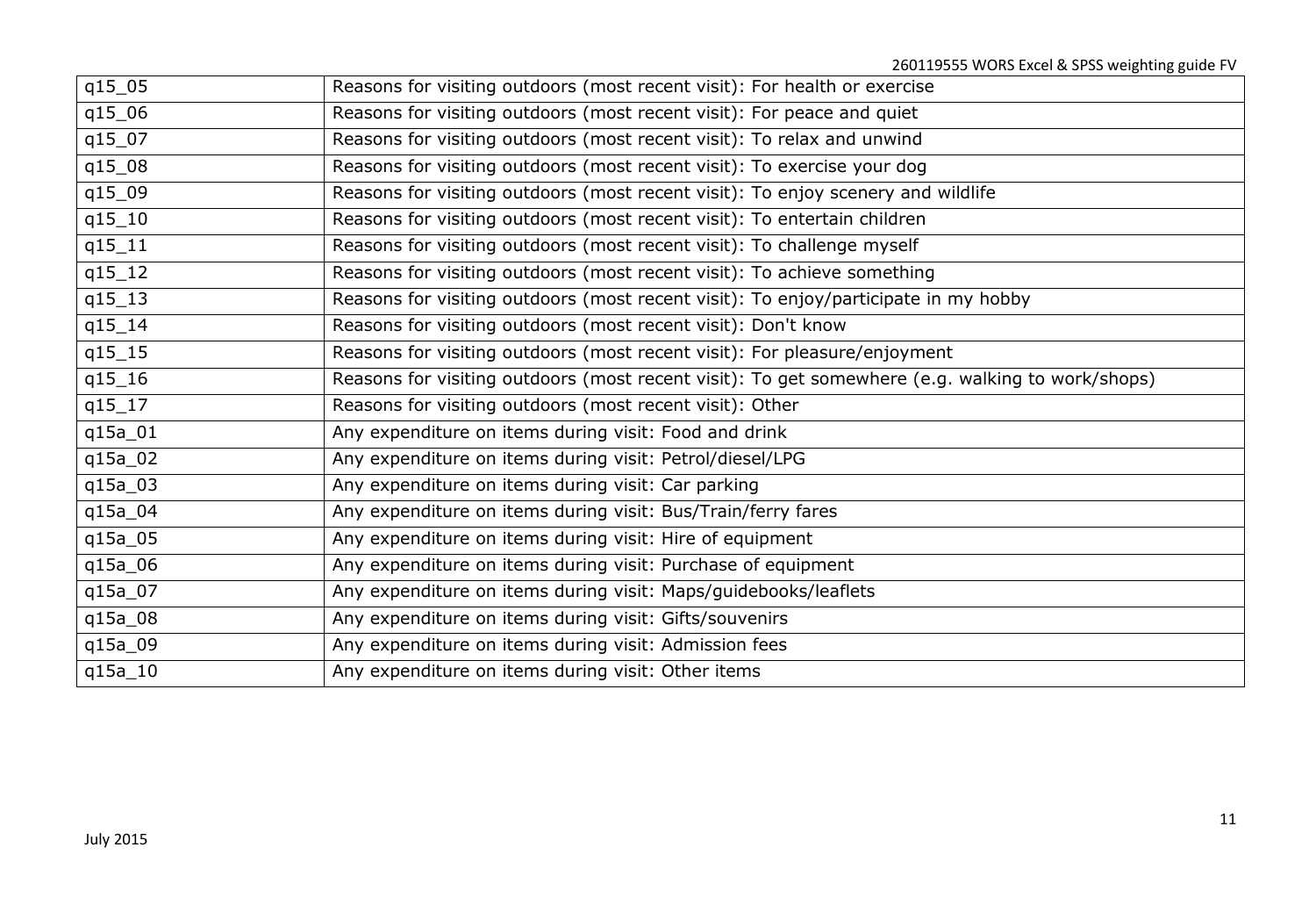| $q15a_11$ | Any expenditure on items during visit: Didn't spend any money                                 |
|-----------|-----------------------------------------------------------------------------------------------|
| q15b_01   | Expenditure on Food and drink: Total (all who spent anything on category on visit)            |
| q15b_02   | Expenditure on Food and drink: Less than £1: (all who spent anything on category on visit)    |
| q15b_03   | Expenditure on Food and drink: £1 to £4.99: (all who spent anything on category on visit      |
| q15b_04   | Expenditure on Food and drink: £5 to £9.99 : (all who spent anything on category on visit     |
| q15b_05   | Expenditure on Food and drink: £10 to £14.99: (all who spent anything on category on visit    |
| q15b_06   | Expenditure on Food and drink: £15 to £19.99: (all who spent anything on category on visit    |
| q15b_07   | Expenditure on Food and drink: £20 to £29.99: (all who spent anything on category on visit    |
| q15b_08   | Expenditure on Food and drink: £30 plus: (all who spent anything on category on visit         |
| q15b_09   | Expenditure on Petrol/diesel/LPG: Total: (all who spent anything on category on visit         |
| q15b_10   | Expenditure on Petrol/diesel/LPG: Less than £1: (all who spent anything on category on visit  |
| q15b_11   | Expenditure on Petrol/diesel/LPG: £1 to £4.99: (all who spent anything on category on visit   |
| q15b_012  | Expenditure on Petrol/diesel/LPG: £5 to £9.99: (all who spent anything on category on visit   |
| q15b_13   | Expenditure on Petrol/diesel/LPG: £10 to £14.99: (all who spent anything on category on visit |
| q15b_14   | Expenditure on Petrol/diesel/LPG: £15 to £19.99: (all who spent anything on category on visit |
| q15b_15   | Expenditure on Petrol/diesel/LPG: £20 to £29.99: (all who spent anything on category on visit |
| q15b_16   | Expenditure on Petrol/diesel/LPG: £30 plus: (all who spent anything on category on visit      |
| q15b_17   | Expenditure on Car parking: Total: (all who spent anything on category on visit               |
| q15b_18   | Expenditure on Car parking: Less than £1:: (all who spent anything on category on visit       |
| q15b_19   | Expenditure on Car parking: £1 to £4.99: (all who spent anything on category on visit         |
| q15b_20   | Expenditure on Car parking: £5 to £9.99: (all who spent anything on category on visit         |
| q15b_21   | Expenditure on Car parking: £10 to £14.99: (all who spent anything on category on visit       |
| q15b_22   | Expenditure on Car parking: £15 to £19.99: (all who spent anything on category on visit       |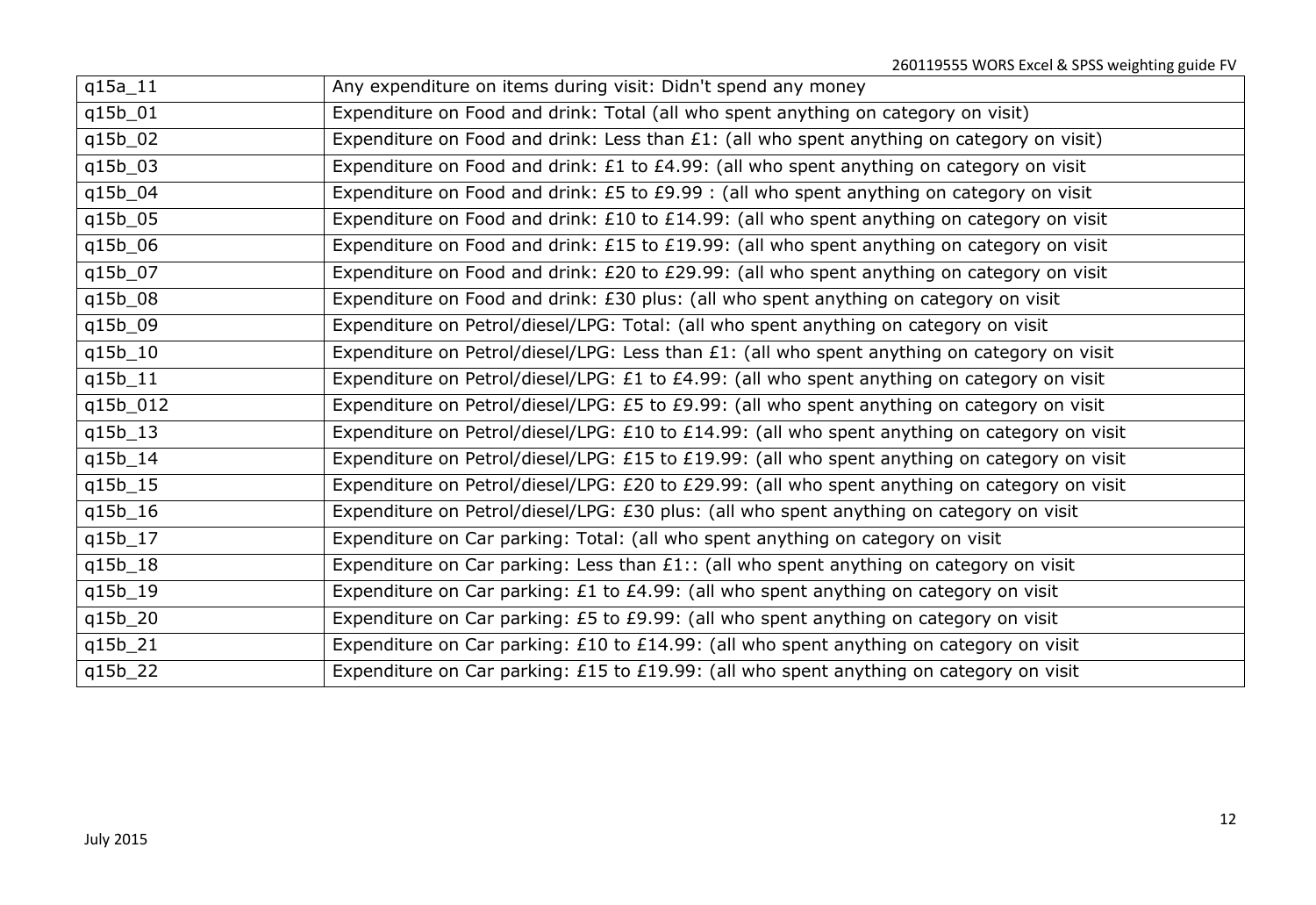| q15b_23 | Expenditure on Car parking: £20 to £29.99: (all who spent anything on category on visit           |
|---------|---------------------------------------------------------------------------------------------------|
| q15b_24 | Expenditure on Car parking: £30 plus: (all who spent anything on category on visit                |
| q15b_25 | Expenditure on Bus/Train/ferry fares: Total: (all who spent anything on category on visit         |
| q15b_26 | Expenditure on Bus/Train/ferry fares: Less than £1: (all who spent anything on category on visit  |
| q15b_27 | Expenditure on Bus/Train/ferry fares: £1 to £4.99: (all who spent anything on category on visit   |
| q15b_28 | Expenditure on Bus/Train/ferry fares: £5 to £9.99: (all who spent anything on category on visit   |
| q15b_29 | Expenditure on Bus/Train/ferry fares: £10 to £14.99: (all who spent anything on category on visit |
| q15b_30 | Expenditure on Bus/Train/ferry fares: £15 to £19.99: (all who spent anything on category on visit |
| q15b_31 | Expenditure on Bus/Train/ferry fares: £20 to £29.99: (all who spent anything on category on visit |
| q15b_32 | Expenditure on Bus/Train/ferry fares: £30 plus: (all who spent anything on category on visit      |
| q15b_33 | Expenditure on Hire of equipment: Total: (all who spent anything on category on visit             |
| q15b_34 | Expenditure on Hire of equipment: Less than £1: (all who spent anything on category on visit      |
| q15b_35 | Expenditure on Hire of equipment: £1 to £4.99: (all who spent anything on category on visit       |
| q15b_36 | Expenditure on Hire of equipment: £5 to £9.99: (all who spent anything on category on visit       |
| q15b_37 | Expenditure on Hire of equipment: £10 to £14.99: (all who spent anything on category on visit     |
| q15b_38 | Expenditure on Hire of equipment: £15 to £19.99: (all who spent anything on category on visit     |
| q15b_39 | Expenditure on Hire of equipment: £20 to £29.99: (all who spent anything on category on visit     |
| q15b_40 | Expenditure on Hire of equipment: £30 plus: (all who spent anything on category on visit          |
| q15b_41 | Expenditure on Purchase of equipment: Total: (all who spent anything on category on visit         |
| q15b_42 | Expenditure on Purchase of equipment: Less than £1: (all who spent anything on category on visit  |
| q15b_43 | Expenditure on Purchase of equipment: £1 to £4.99: (all who spent anything on category on visit   |
| q15b_44 | Expenditure on Purchase of equipment: £5 to £9.99: (all who spent anything on category on visit   |
| q15b_45 | Expenditure on Purchase of equipment: £10 to £14.99: (all who spent anything on category on visit |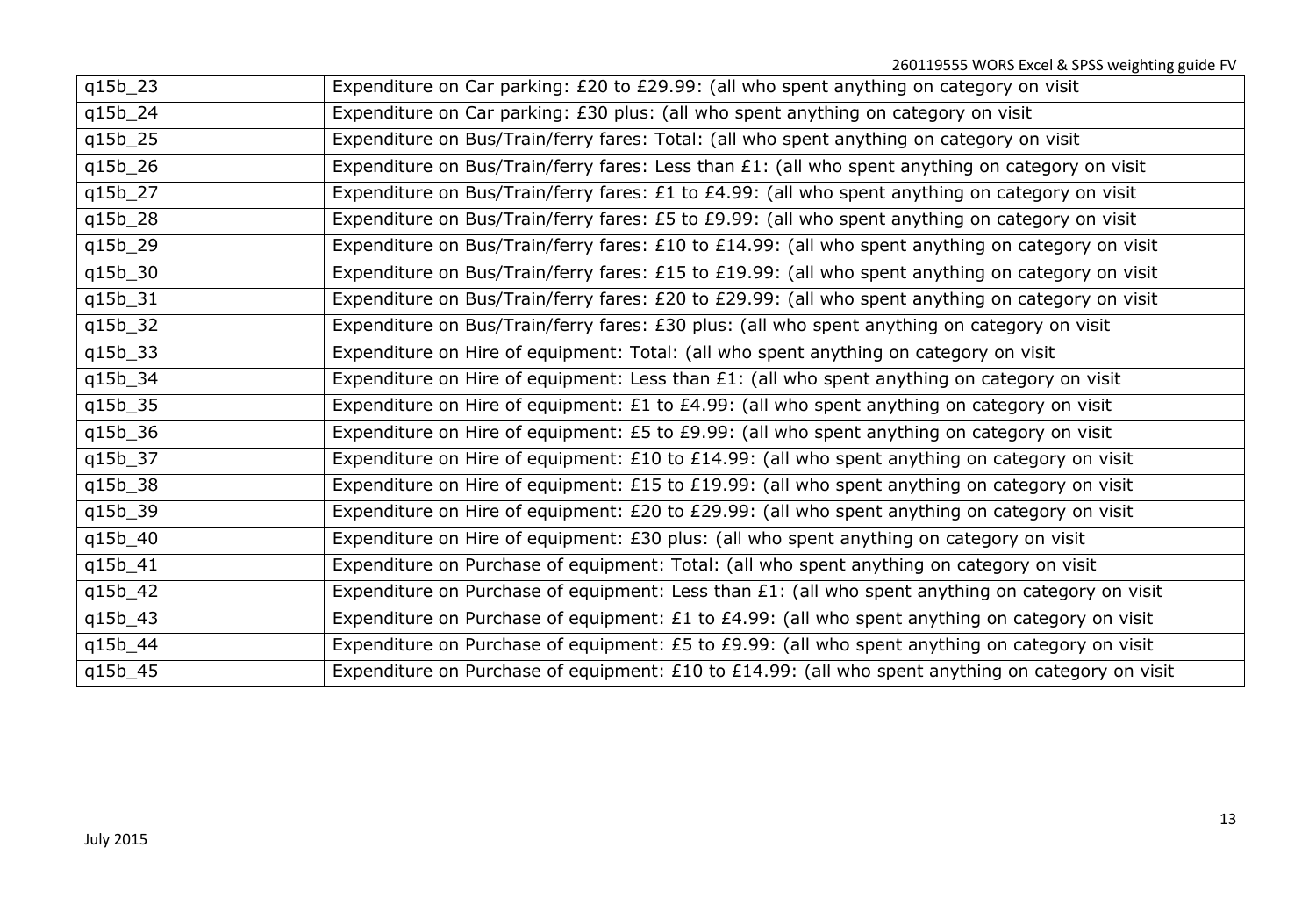| q15b_46 | Expenditure on Purchase of equipment: £15 to £19.99: (all who spent anything on category on visit    |
|---------|------------------------------------------------------------------------------------------------------|
| q15b_47 | Expenditure on Purchase of equipment: £20 to £29.99: (all who spent anything on category on visit    |
| q15b_48 | Expenditure on Purchase of equipment: £30 plus: (all who spent anything on category on visit         |
| q15b_49 | Expenditure on Maps/guidebooks/leaflets: Total: (all who spent anything on category on visit         |
| q15b_50 | Expenditure on Maps/guidebooks/leaflets: Less than £1: (all who spent anything on category on visit  |
| q15b_51 | Expenditure on Maps/guidebooks/leaflets: £1 to £4.99: (all who spent anything on category on visit   |
| q15b_52 | Expenditure on Maps/guidebooks/leaflets: £5 to £9.99: (all who spent anything on category on visit   |
| q15b_53 | Expenditure on Maps/guidebooks/leaflets: £10 to £14.99: (all who spent anything on category on visit |
| q15b_54 | Expenditure on Maps/guidebooks/leaflets: £15 to £19.99: (all who spent anything on category on visit |
| q15b_55 | Expenditure on Maps/guidebooks/leaflets: £20 to £29.99: (all who spent anything on category on visit |
| q15b_56 | Expenditure on Maps/guidebooks/leaflets: £30 plus: (all who spent anything on category on visit      |
| q15b_57 | Expenditure on Gifts/souvenirs: Total: (all who spent anything on category on visit                  |
| q15b_58 | Expenditure on Gifts/souvenirs: Less than £1: (all who spent anything on category on visit           |
| q15b_59 | Expenditure on Gifts/souvenirs: £1 to £4.99: (all who spent anything on category on visit            |
| q15b_60 | Expenditure on Gifts/souvenirs: £5 to £9.99: (all who spent anything on category on visit            |
| q15b_61 | Expenditure on Gifts/souvenirs: £10 to £14.99: (all who spent anything on category on visit          |
| q15b_62 | Expenditure on Gifts/souvenirs: £15 to £19.99: (all who spent anything on category on visit          |
| q15b_63 | Expenditure on Gifts/souvenirs: £20 to £29.99: (all who spent anything on category on visit          |
| q15b_64 | Expenditure on Gifts/souvenirs: £30 plus: (all who spent anything on category on visit               |
| q15b_65 | Expenditure on Admission fees: Total: (all who spent anything on category on visit                   |
| q15b_66 | Expenditure on Admission fees: Less than £1: (all who spent anything on category on visit            |
| q15b_67 | Expenditure on Admission fees: £1 to £4.99: (all who spent anything on category on visit             |
| q15b_68 | Expenditure on Admission fees: £5 to £9.99: (all who spent anything on category on visit             |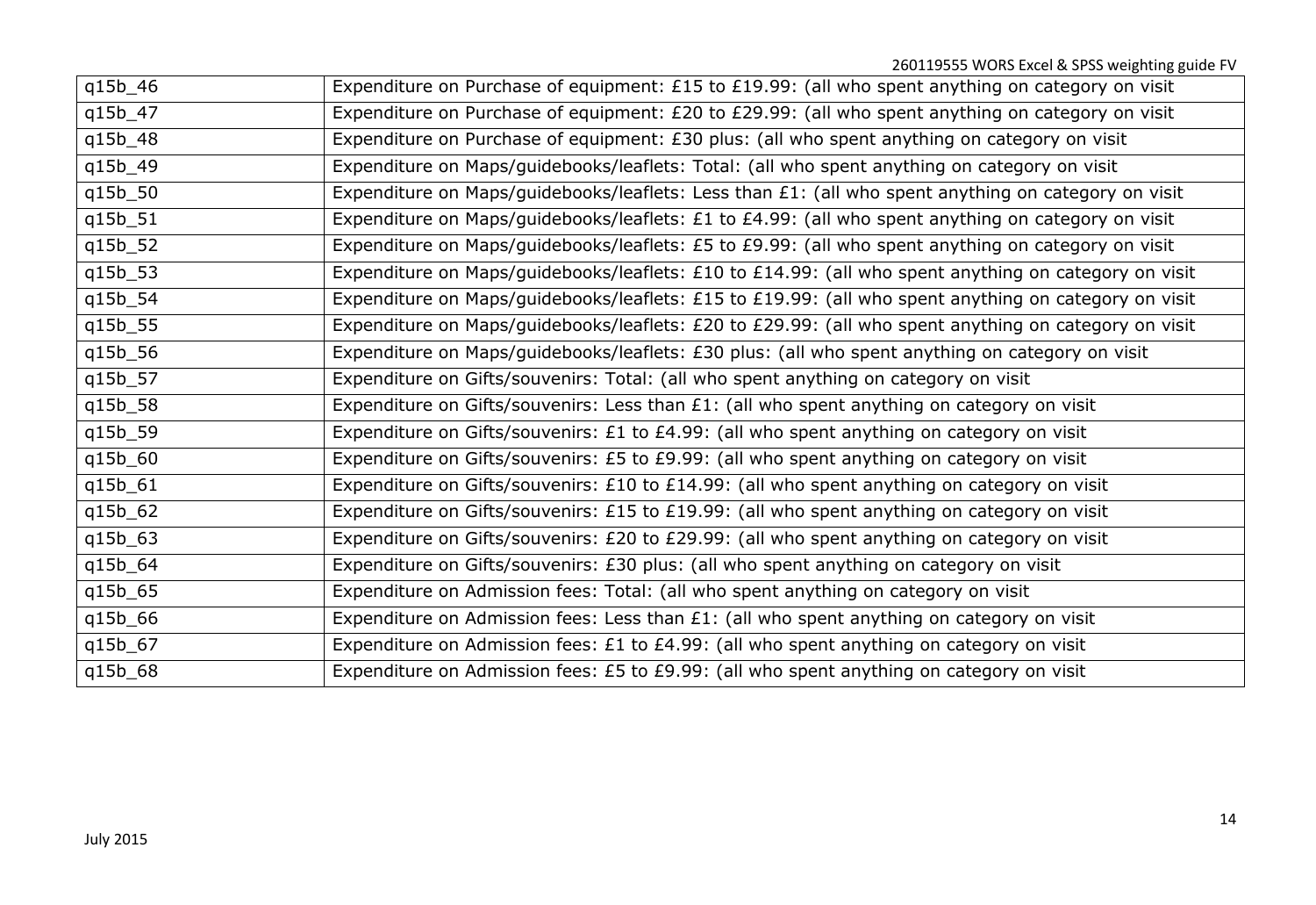| q15b_69  | Expenditure on Admission fees: £10 to £14.99: (all who spent anything on category on visit |
|----------|--------------------------------------------------------------------------------------------|
| q15b_70  | Expenditure on Admission fees: £15 to £19.99: (all who spent anything on category on visit |
| q15b_71  | Expenditure on Admission fees: £20 to £29.99: (all who spent anything on category on visit |
| q15b_72  | Expenditure on Admission fees: £30 plus: (all who spent anything on category on visit      |
| q15b_73  | Expenditure on Other items: Total: (all who spent anything on category on visit            |
| q15b_74  | Expenditure on Other items: Less than £1: (all who spent anything on category on visit     |
| q15b_75  | Expenditure on Other items: £1 to £4.99: (all who spent anything on category on visit      |
| q15b_76  | Expenditure on Other items: £5 to £9.99: (all who spent anything on category on visit      |
| q15b_77  | Expenditure on Other items: £10 to £14.99: (all who spent anything on category on visit    |
| q15b_78  | Expenditure on Other items: £15 to £19.99: (all who spent anything on category on visit    |
| q15b_79  | Expenditure on Other items: £20 to £29.99: (all who spent anything on category on visit    |
| q15b_80  | Expenditure on Other items: £30 plus: (all who spent anything on category on visit         |
| q15b_81  | Total Expenditure on items: Total : (all who spent anything on visit)                      |
| q15b_82  | Total Expenditure on items: Less than £1: (all who spent anything on visit)                |
| q15b_83  | Total Expenditure on items: £1 to £4.99: (all who spent anything on visit)                 |
| q15b_84  | Total Expenditure on items: £5 to £9.99: (all who spent anything on visit)                 |
| q15b_85  | Total Expenditure on items: £10 to £14.99: (all who spent anything on visit)               |
| q15b_86  | Total Expenditure on items: £15 to £19.99: (all who spent anything on visit)               |
| q15b_87  | Total Expenditure on items: £20 to £29.99: (all who spent anything on visit)               |
| q15b_88  | Total Expenditure on items: £30 plus: (all who spent anything on visit)                    |
| q15bx_01 | Expenditure on Food and drink: (all respondents)                                           |
| q15bx_02 | Expenditure on Petrol/diesel/LPG: (all respondents)                                        |
| q15bx_03 | Expenditure on Car parking: (all respondents)                                              |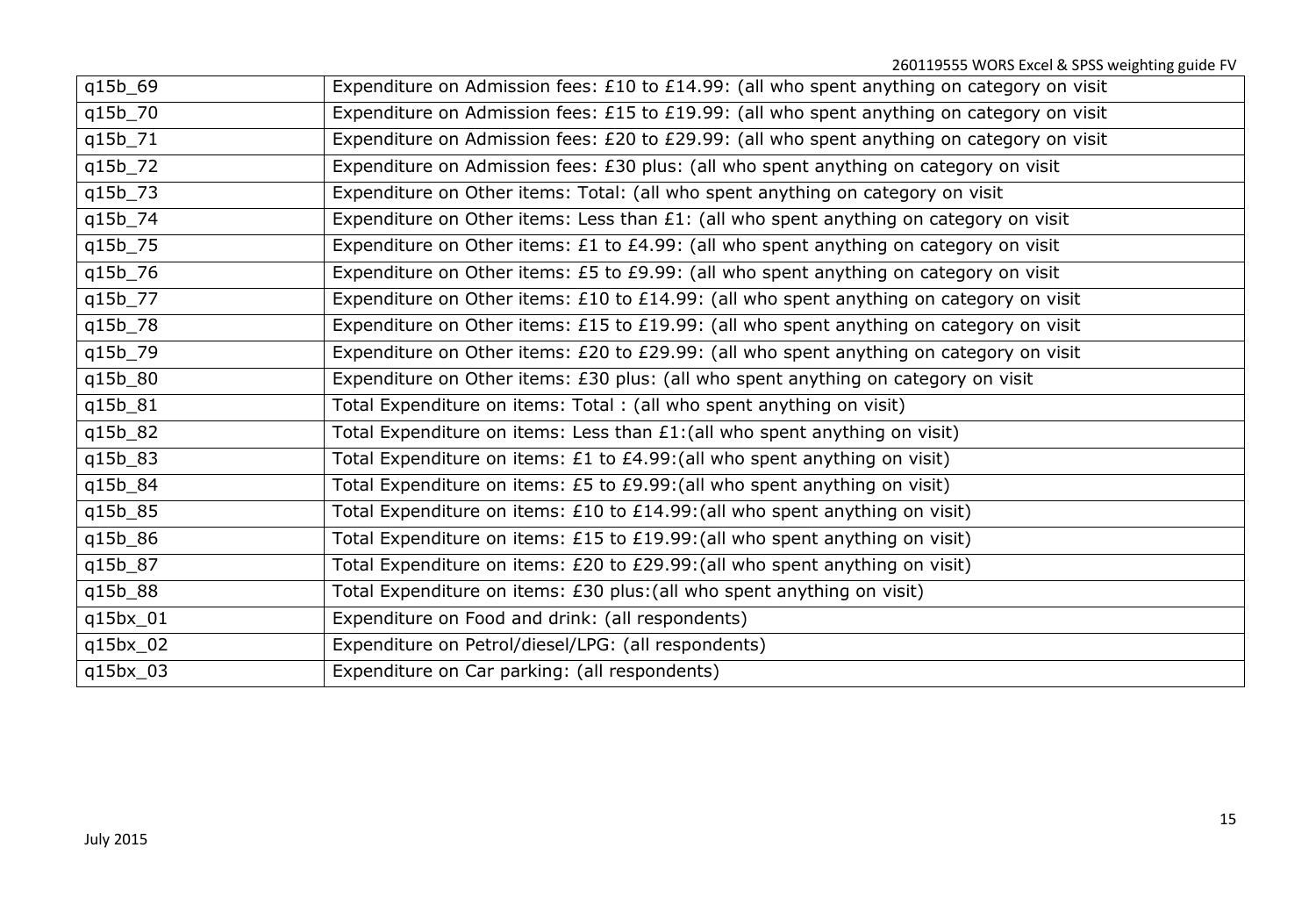| q15bx_04  | Expenditure on Bus/Train/ferry fares: (all respondents)                                         |
|-----------|-------------------------------------------------------------------------------------------------|
| q15bx_05  | Expenditure on Hire of equipment: (all respondents)                                             |
| q15bx_06  | Expenditure on Purchase of equipment: (all respondents)                                         |
| q15bx_07  | Expenditure on Maps/guidebooks/leaflets: (all respondents)                                      |
| q15bx_08  | Expenditure on Gifts/souvenirs: (all respondents)                                               |
| q15bx_09  | Expenditure on Admission fees: (all respondents)                                                |
| q15bx_10  | Expenditure on Other items: (all respondents)                                                   |
| q15bx_11  | Total Expenditure on items: (all respondents)                                                   |
| q16a_01   | Reasons not visited (last 4 weeks): Always too busy / lack of time                              |
| q16a_02   | Reasons not visited (last 4 weeks): No-one to look after matters at home while I am away        |
| q16a_03   | Reasons not visited (last 4 weeks): Too difficult with children                                 |
| q16a_04   | Reasons not visited (last 4 weeks): Too difficult with elderly                                  |
| q16a_05   | Reasons not visited (last 4 weeks): Too difficult with disabled                                 |
| q16a_06   | Reasons not visited (last 4 weeks): Bad / poor weather                                          |
| q16a_07   | Reasons not visited (last 4 weeks): Physical disability                                         |
| q16a_08   | Reasons not visited (last 4 weeks): Pregnant                                                    |
| q16a_09   | Reasons not visited (last 4 weeks): Old age                                                     |
| $q16a_10$ | Reasons not visited (last 4 weeks): Other health reason                                         |
| q16a_11   | Reasons not visited (last 4 weeks): Lack of information on where to go / Don't know where to go |
| $q16a_12$ | Reasons not visited (last 4 weeks): Lack of suitable places to go                               |
| $q16a_13$ | Reasons not visited (last 4 weeks): Prefer to go to other places                                |
| $q16a_14$ | Reasons not visited (last 4 weeks): Prefer to do other leisure activities                       |
| $q16a_15$ | Reasons not visited (last 4 weeks): Wouldn't enjoy it                                           |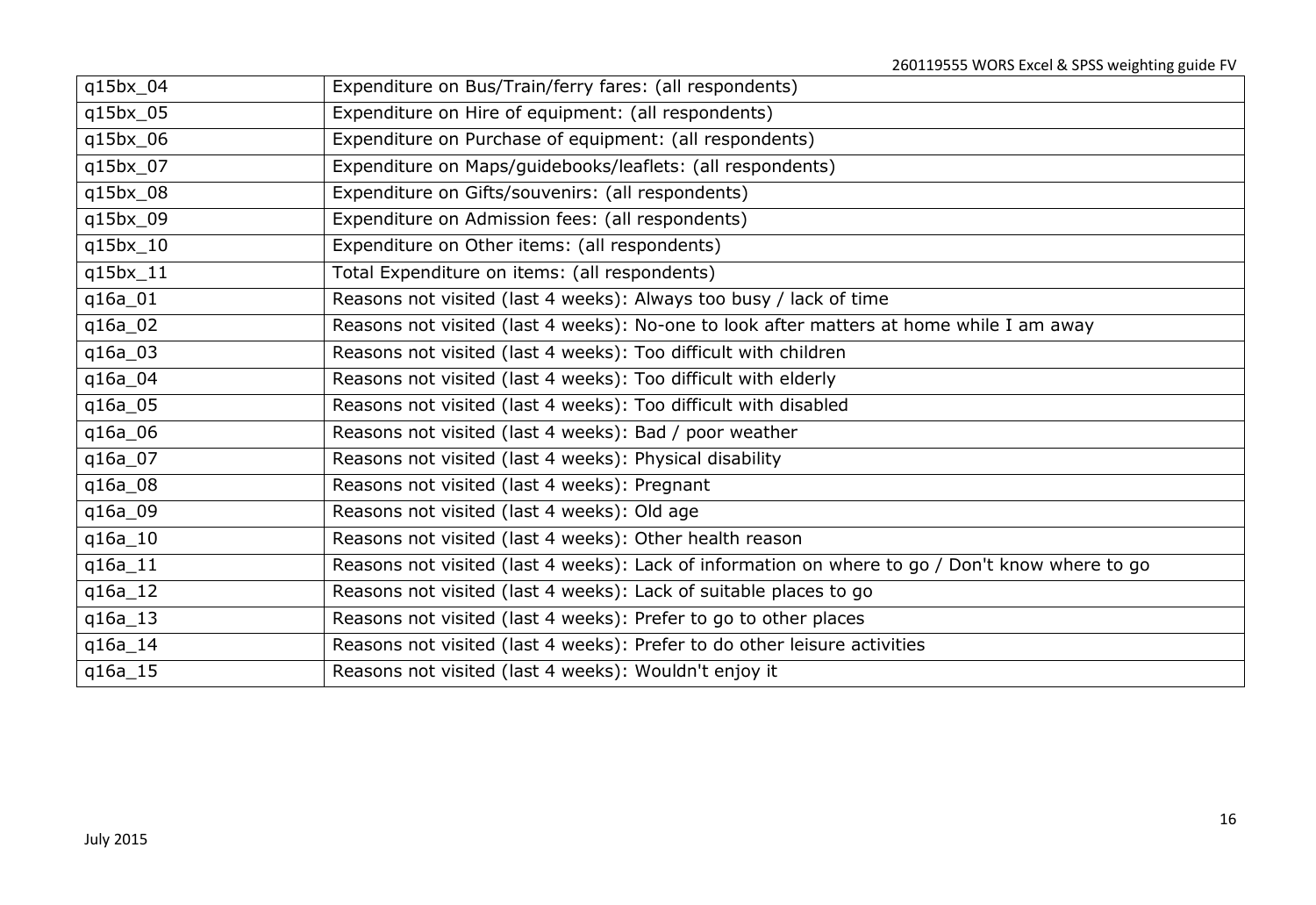| q16a_16   | Reasons not visited (last 4 weeks): Prevented or discouraged by land owners / managers                              |
|-----------|---------------------------------------------------------------------------------------------------------------------|
| $q16a_17$ | Reasons not visited (last 4 weeks): Nervous or uneasy about what might happen (eg Personal safety,<br>getting lost) |
| q16a_18   | Reasons not visited (last 4 weeks): Not enough money / can't afford it                                              |
|           |                                                                                                                     |
| $q16a_19$ | Reasons not visited (last 4 weeks): No-one to go with                                                               |
| q16a_20   | Reasons not visited (last 4 weeks): Don't feel like I fit in / belong / am welcome                                  |
| q16a_21   | Reasons not visited (last 4 weeks): Lack of suitable means of transport / getting there                             |
| q16a_22   | Reasons not visited (last 4 weeks): Dislike travelling                                                              |
| $q16a_23$ | Reasons not visited (last 4 weeks): Not convenient                                                                  |
| q16a_24   | Reasons not visited (last 4 weeks): Not interested                                                                  |
| q16a_25   | Reasons not visited (last 4 weeks): No particular reason                                                            |
| q16a_26   | Reasons not visited (last 4 weeks): Other                                                                           |
| q16a_27   | Reasons not visited (last 4 weeks): Don't know                                                                      |
| q16b_01   | Reasons not visited (last 12 months): Always too busy / lack of time                                                |
| q16b_02   | Reasons not visited (last 12 months): No-one to look after matters at home while I am away                          |
| q16b_03   | Reasons not visited (last 12 months): Too difficult with children                                                   |
| q16b_04   | Reasons not visited (last 12 months): Too difficult with elderly                                                    |
| q16b_05   | Reasons not visited (last 12 months): Too difficult with disabled                                                   |
| q16b_06   | Reasons not visited (last 12 months): Bad / poor weather                                                            |
| q16b_07   | Reasons not visited (last 12 months): Physical disability                                                           |
| q16b_08   | Reasons not visited (last 12 months): Pregnant                                                                      |
| q16b_09   | Reasons not visited (last 12 months): Old age                                                                       |
| q16b_10   | Reasons not visited (last 12 months): Other health reason                                                           |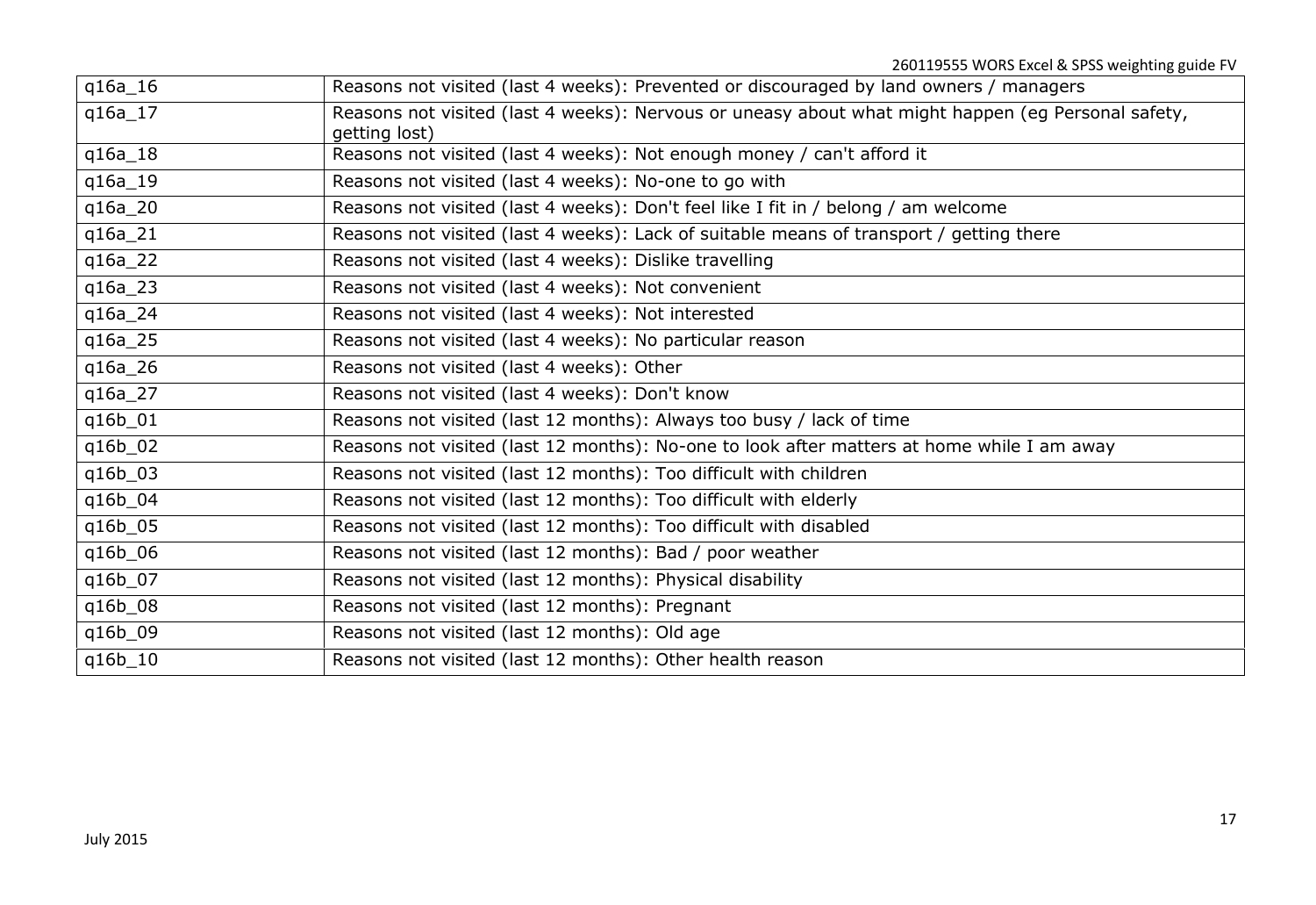| q16b_11 | Reasons not visited (last 12 months): Lack of information on where to go / Don't know where to go                     |
|---------|-----------------------------------------------------------------------------------------------------------------------|
| q16b_12 | Reasons not visited (last 12 months): Lack of suitable places to go                                                   |
| q16b_13 | Reasons not visited (last 12 months): Prefer to go to other places                                                    |
| q16b_14 | Reasons not visited (last 12 months): Prefer to do other leisure activities                                           |
| q16b_15 | Reasons not visited (last 12 months): Wouldn't enjoy it                                                               |
| q16b_16 | Reasons not visited (last 12 months): Prevented or discouraged by land owners / managers                              |
| q16b_17 | Reasons not visited (last 12 months): Nervous or uneasy about what might happen (eg Personal safety,<br>getting lost) |
| q16b_18 | Reasons not visited (last 12 months): Not enough money / can't afford it                                              |
| q16b_19 | Reasons not visited (last 12 months): No-one to go with                                                               |
| q16b_20 | Reasons not visited (last 12 months): Don't feel like I fit in / belong / am welcome                                  |
| q16b_21 | Reasons not visited (last 12 months): Lack of suitable means of transport / getting there                             |
| q16b_22 | Reasons not visited (last 12 months): Dislike travelling                                                              |
| q16b_23 | Reasons not visited (last 12 months): Not convenient                                                                  |
| q16b_24 | Reasons not visited (last 12 months): Not interested                                                                  |
| q16b_25 | Reasons not visited (last 12 months): No particular reason                                                            |
| q16b_26 | Reasons not visited (last 12 months): Other                                                                           |
| q16b_27 | Reasons not visited (last 12 months): Don't know                                                                      |
| q17     | Whether would like to visit outdoors more often                                                                       |
| q18_01  | Outdoor activities would like to do more often: Walking                                                               |
| q18_02  | Outdoor activities would like to do more often: Road cycling                                                          |
| q18_03  | Outdoor activities would like to do more often: Off-road cycling or mountain biking                                   |
| q18_04  | Outdoor activities would like to do more often: Horse riding                                                          |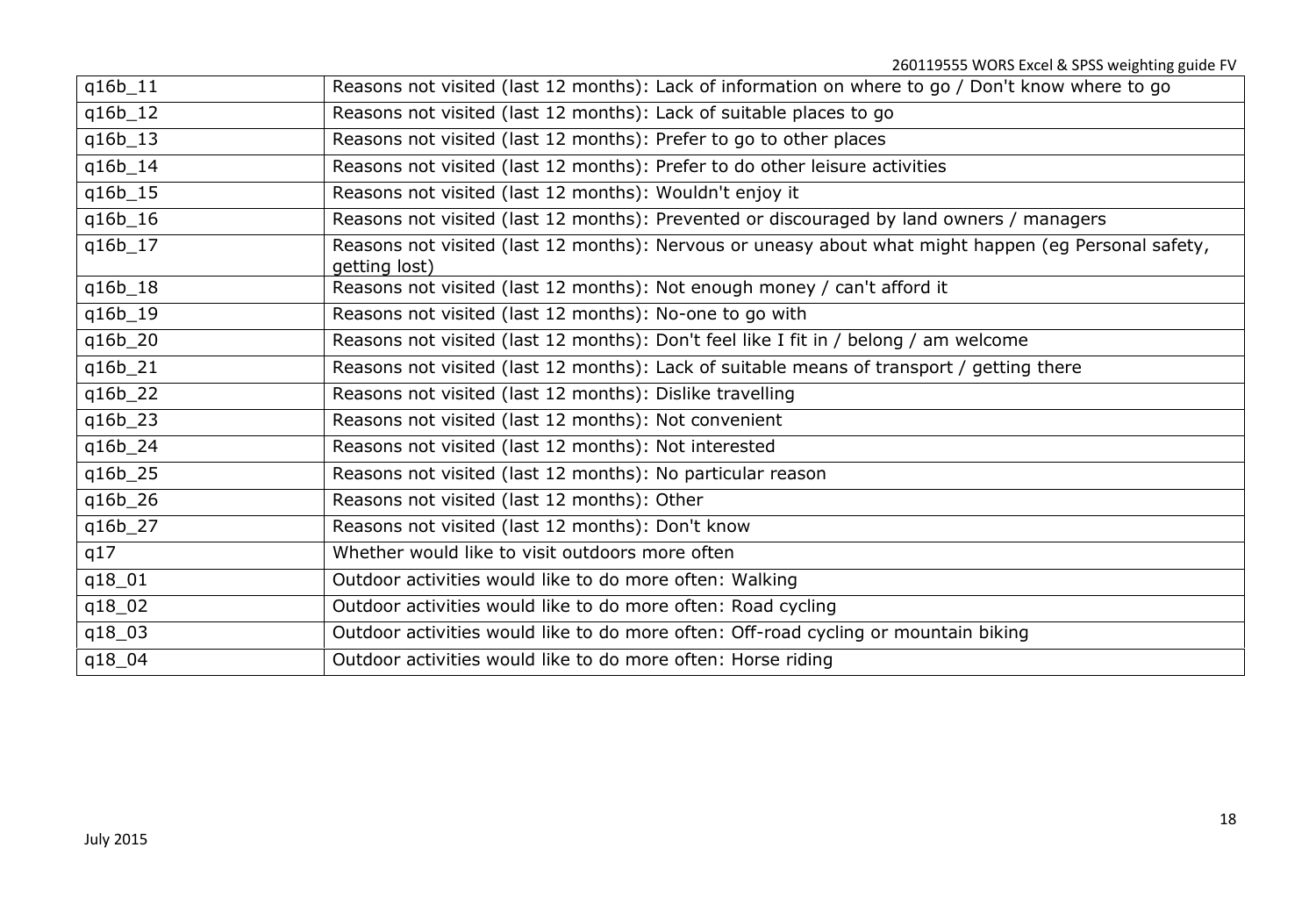| q18_05     | Outdoor activities would like to do more often: Fishing                                                                      |
|------------|------------------------------------------------------------------------------------------------------------------------------|
| q18_06     | Outdoor activities would like to do more often: Rock climbing or caving                                                      |
| q18_07     | Outdoor activities would like to do more often: Motorised watersports                                                        |
| q18_08     | Outdoor activities would like to do more often: Other watersports                                                            |
| q18_09     | Outdoor activities would like to do more often: Swimming outdoors                                                            |
| q18_10     | Outdoor activities would like to do more often: Snowsports                                                                   |
| q18_11     | Outdoor activities would like to do more often: Field sports (shooting / hunting)                                            |
| $q18_12$   | Outdoor activities would like to do more often: Air sports (hang gliding / ballooning)                                       |
| $q18_13$   | Outdoor activities would like to do more often: Wildlife watching                                                            |
| q18_14     | Outdoor activities would like to do more often: Running                                                                      |
| q18_15     | Outdoor activities would like to do more often: Sightseeing or visiting an attraction                                        |
| q18_16     | Outdoor activities would like to do more often: Off-road driving or motorcycling                                             |
| q18_17     | Outdoor activities would like to do more often: Picnicking (as a significant part of the activity)                           |
| $q18_{18}$ | Outdoor activities would like to do more often: Visiting children's playgrounds / taking children to play<br>areas outdoors  |
| $q18_{19}$ | Outdoor activities would like to do more often: Informal games (eg Frisbee or golf)                                          |
| q18_20     | Outdoor activities would like to do more often: Other outdoor activities                                                     |
| q18_21     | Outdoor activities would like to do more often: Other                                                                        |
| q18_22     | Outdoor activities would like to do more often: No answer                                                                    |
| q18_23     | Outdoor activities would like to do more often: Don't know                                                                   |
| q19_01     | Reasons for not doing activities at all/more often (last 12 months): Always too busy / lack of time                          |
| q19_02     | Reasons for not doing activities at all/more often (last 12 months): No-one to look after matters at home<br>while I am away |
| q19_03     | Reasons for not doing activities at all/more often (last 12 months): Too difficult with children                             |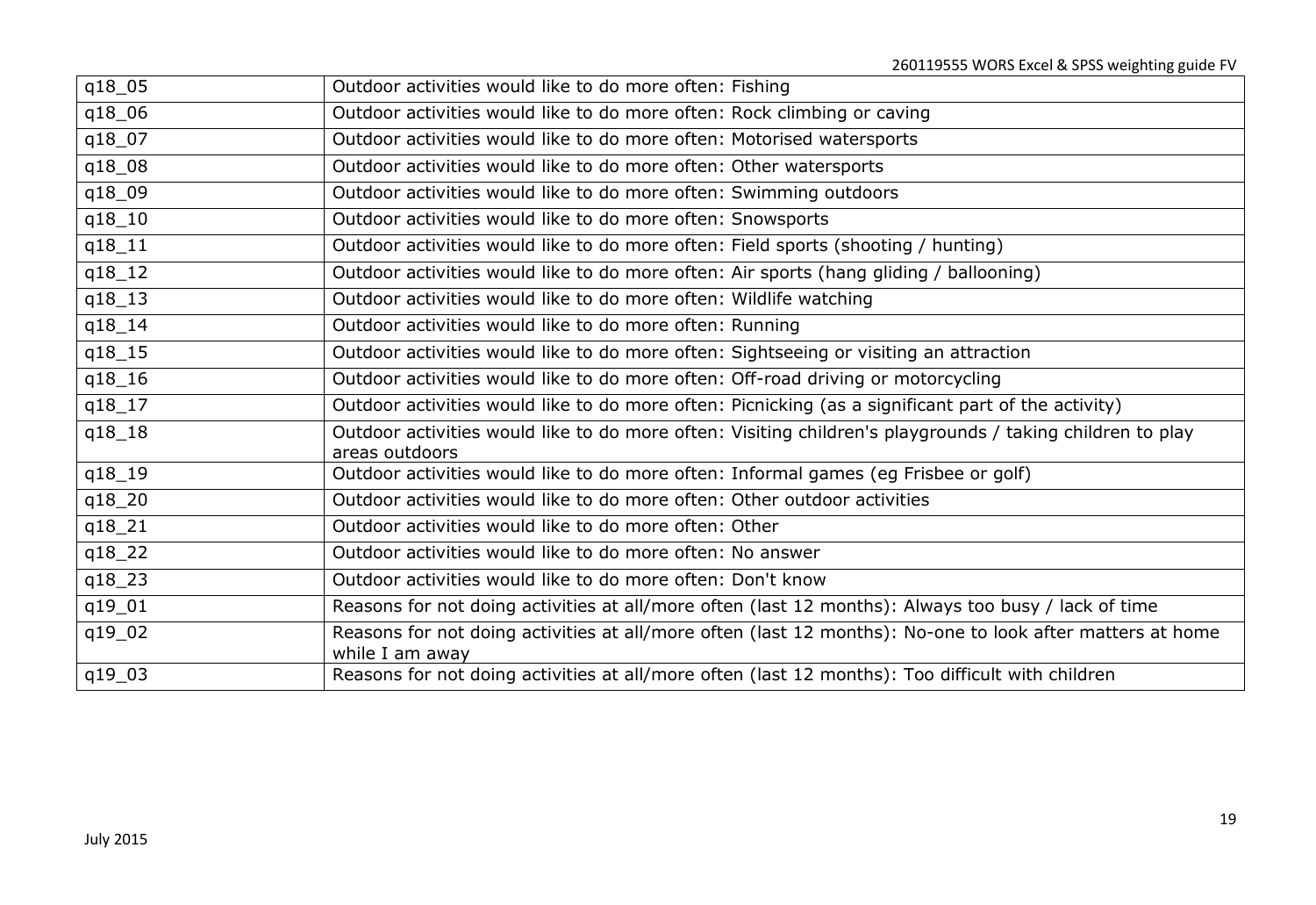| q19_04   | Reasons for not doing activities at all/more often (last 12 months): Too difficult with elderly                                                      |
|----------|------------------------------------------------------------------------------------------------------------------------------------------------------|
| q19_05   | Reasons for not doing activities at all/more often (last 12 months): Too difficult with disabled                                                     |
| q19_06   | Reasons for not doing activities at all/more often (last 12 months): Bad / poor weather                                                              |
| q19_07   | Reasons for not doing activities at all/more often (last 12 months): Physical disability                                                             |
| q19_08   | Reasons for not doing activities at all/more often (last 12 months): Pregnant                                                                        |
| q19_09   | Reasons for not doing activities at all/more often (last 12 months): Old age                                                                         |
| q19_10   | Reasons for not doing activities at all/more often (last 12 months): Other health reason                                                             |
| q19_11   | Reasons for not doing activities at all/more often (last 12 months): Lack of information on where to go /<br>Don't know where to go                  |
| $q19_12$ | Reasons for not doing activities at all/more often (last 12 months): Lack of suitable places to go                                                   |
| $q19_13$ | Reasons for not doing activities at all/more often (last 12 months): Prefer to go to other places                                                    |
| q19_14   | Reasons for not doing activities at all/more often (last 12 months): Prefer to do other leisure activities                                           |
| q19_15   | Reasons for not doing activities at all/more often (last 12 months): Wouldn't enjoy it                                                               |
| q19_16   | Reasons for not doing activities at all/more often (last 12 months): Prevented or discouraged by land<br>owners / managers                           |
| $q19_17$ | Reasons for not doing activities at all/more often (last 12 months): Nervous or uneasy about what might<br>happen (eg Personal safety, getting lost) |
| q19_18   | Reasons for not doing activities at all/more often (last 12 months): Not enough money / can't afford it                                              |
| q19_19   | Reasons for not doing activities at all/more often (last 12 months): No-one to go with                                                               |
| q19_20   | Reasons for not doing activities at all/more often (last 12 months): Don't feel like I fit in / belong / am<br>welcome                               |
| q19_21   | Reasons for not doing activities at all/more often (last 12 months): Lack of suitable means of transport /<br>getting there                          |
| q19_22   | Reasons for not doing activities at all/more often (last 12 months): Dislike travelling                                                              |
| q19_23   | Reasons for not doing activities at all/more often (last 12 months): Not convenient                                                                  |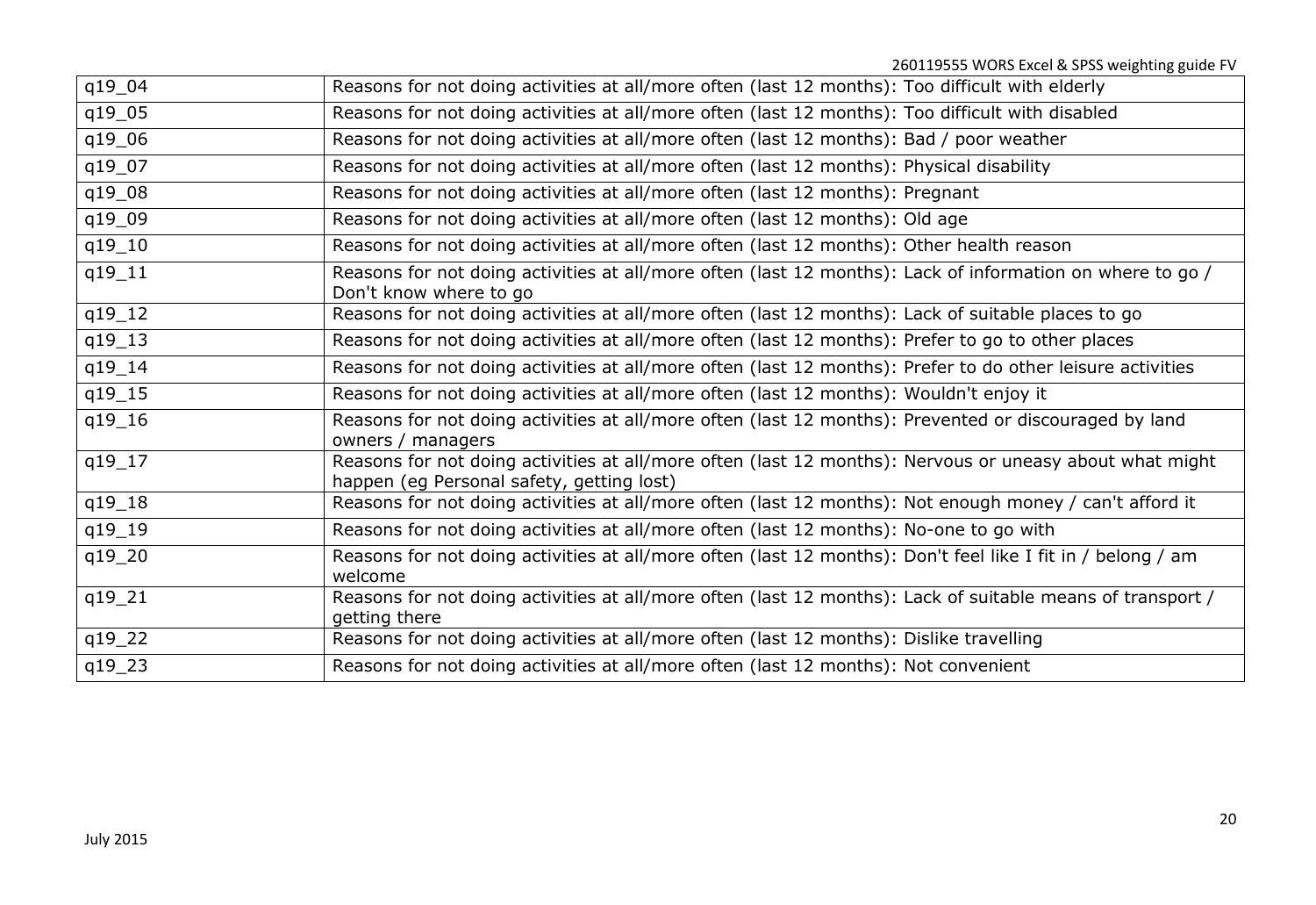| q19_24   | Reasons for not doing activities at all/more often (last 12 months): Not interested       |
|----------|-------------------------------------------------------------------------------------------|
| q19_25   | Reasons for not doing activities at all/more often (last 12 months): No particular reason |
| q19_26   | Reasons for not doing activities at all/more often (last 12 months): Other                |
| q19_27   | Reasons for not doing activities at all/more often (last 12 months): Don't know           |
| q19_28   | Reasons for not doing activities at all/more often (last 12 months): Not asked            |
| q20_01   | Places visited (last 12 months): Woodland or forest                                       |
| q20_02   | Places visited (last 12 months): Farmland                                                 |
| q20_03   | Places visited (last 12 months): Local park                                               |
| q20_04   | Places visited (last 12 months): Other local open space                                   |
| q20_05   | Places visited (last 12 months): Roadside pavement/track                                  |
| q20_06   | Places visited (last 12 months): Hills, mountains or moorland                             |
| q20_07   | Places visited (last 12 months): River, lake or canal                                     |
| q20_08   | Places visited (last 12 months): Beach                                                    |
| q20_09   | Places visited (last 12 months): Sea                                                      |
| q20_10   | Places visited (last 12 months): Other coastline                                          |
| q20_11   | Places visited (last 12 months): Village                                                  |
| q20_12   | Places visited (last 12 months): Historic sites (e.g. castles)                            |
| q20_13   | Places visited (last 12 months): Gardens                                                  |
| q20_14   | Places visited (last 12 months): Other                                                    |
| q20_15   | Places visited (last 12 months): No answer                                                |
| $q21_02$ | Places would like to visit at all/more often: Woodland or forest                          |
| q21_03   | Places would like to visit at all/more often: Farmland                                    |
| q21_04   | Places would like to visit at all/more often: Local park                                  |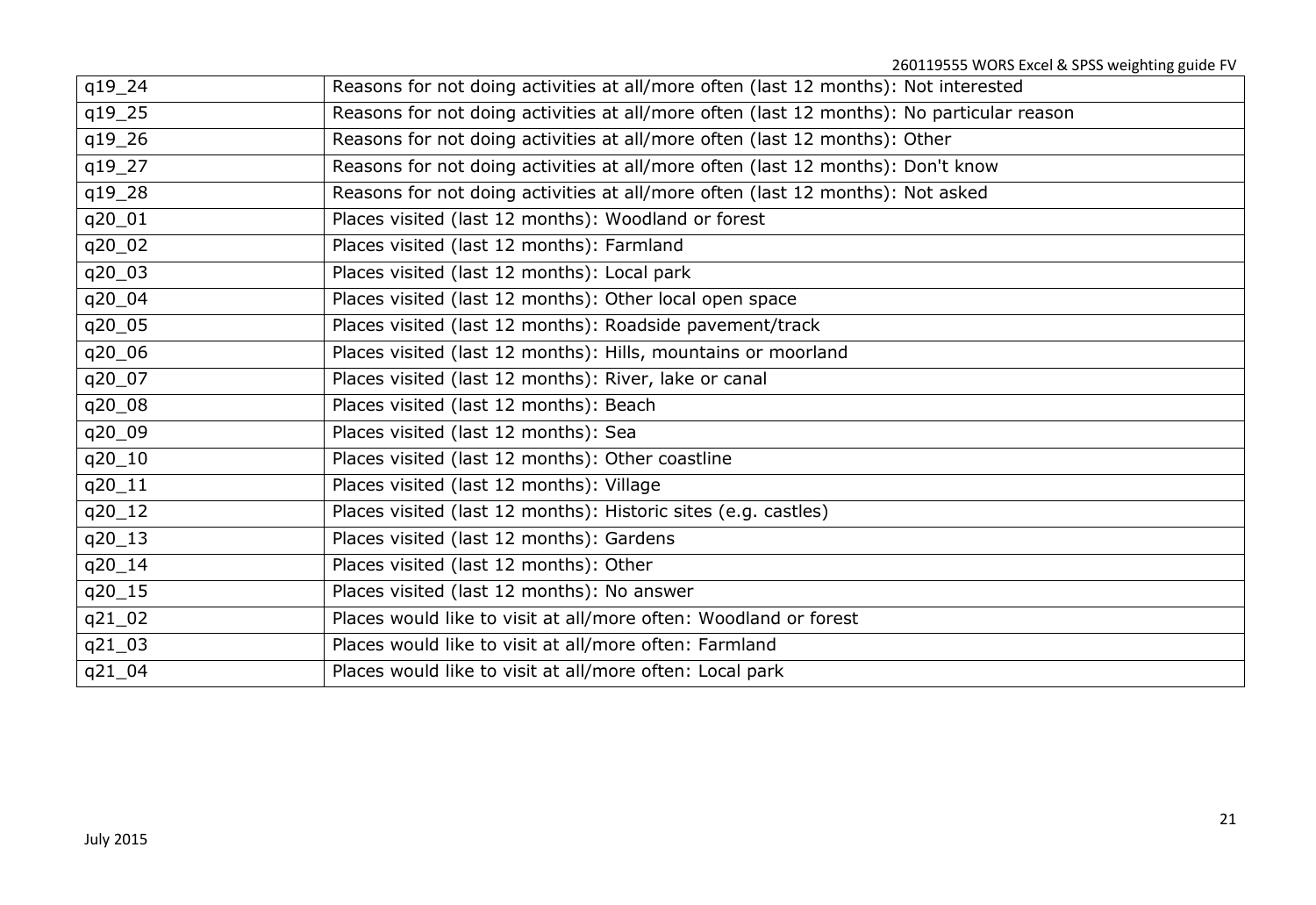| q21_05     | Places would like to visit at all/more often: Other local open space                                                                                                  |
|------------|-----------------------------------------------------------------------------------------------------------------------------------------------------------------------|
| q21_06     | Places would like to visit at all/more often: Roadside pavement/track                                                                                                 |
| q21_07     | Places would like to visit at all/more often: Hills, mountains or moorland                                                                                            |
| q21_08     | Places would like to visit at all/more often: River, lake or canal                                                                                                    |
| q21_09     | Places would like to visit at all/more often: Beach                                                                                                                   |
| $q21_{10}$ | Places would like to visit at all/more often: Sea                                                                                                                     |
| $q21_11$   | Places would like to visit at all/more often: Other coastline                                                                                                         |
| $q21_12$   | Places would like to visit at all/more often: Village                                                                                                                 |
| $q21_13$   | Places would like to visit at all/more often: Historic sites (e.g. castles)                                                                                           |
| $q21 - 14$ | Places would like to visit at all/more often: Gardens                                                                                                                 |
| $q21_{15}$ | Places would like to visit at all/more often: Other                                                                                                                   |
| $q21_{16}$ | Places would like to visit at all/more often: No answer                                                                                                               |
| q22a       | Views on changes in biodiversity in Wales                                                                                                                             |
| q22b       | Views on future changes in biodiversity in Wales                                                                                                                      |
| q23        | Concern for changes to biodiversity in Wales                                                                                                                          |
| q24_01     | Activities undertaken in past 12 months to help protect environment and nature: Recycled                                                                              |
| q24_02     | Activities undertaken in past 12 months to help protect environment and nature: Bought eco-friendly<br>products                                                       |
| q24_03     | Activities undertaken in past 12 months to help protect environment and nature: Bought local food                                                                     |
| q24_04     | Activities undertaken in past 12 months to help protect environment and nature: Walked or cycled rather<br>than use the car                                           |
| q24_05     | Activities undertaken in past 12 months to help protect environment and nature: Reduced your home<br>energy use (energy saving light bulbs, switching off appliances) |
| q24_06     | Activities undertaken in past 12 months to help protect environment and nature: Gardened for wildlife<br>(including bird feeding)                                     |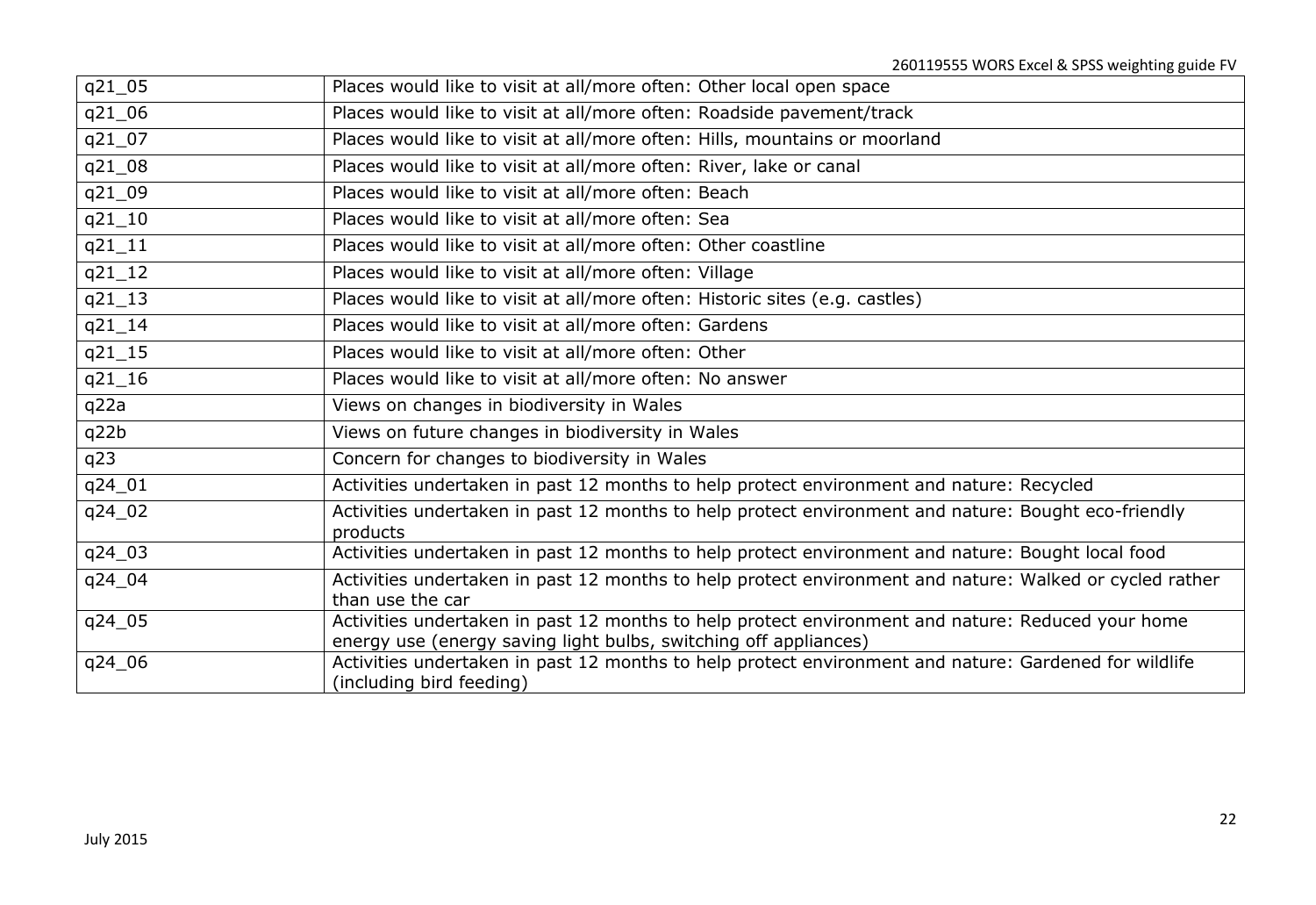| q24_07           | Activities undertaken in past 12 months to help protect environment and nature: Been a member of an<br>environmental, wildlife, or conservation group                  |
|------------------|------------------------------------------------------------------------------------------------------------------------------------------------------------------------|
| q24_08           | Activities undertaken in past 12 months to help protect environment and nature: Actively volunteered with<br>a project or organisation to help protect the environment |
| q24_09           | Activities undertaken in past 12 months to help protect environment and nature: Signed a conservation<br>petition or participated in a conservation campaign (online)  |
| q24_10           | Activities undertaken in past 12 months to help protect environment and nature: No answer                                                                              |
| Gender_01        | <b>Classification: Male</b>                                                                                                                                            |
| Gender_02        | <b>Classification: Female</b>                                                                                                                                          |
| Age_01           | Classification: 16 to 24                                                                                                                                               |
| Age_02           | Classification: 25 to 34                                                                                                                                               |
| Age_03           | Classification: 35 to 44                                                                                                                                               |
| Age_04           | Classification: 45 to 54                                                                                                                                               |
| Age_05           | Classification: 55 to 64                                                                                                                                               |
| Age_06           | Classification: 65 to 74                                                                                                                                               |
| Age_07           | Classification: 75 to 84                                                                                                                                               |
| Age_08           | Classification: 85+                                                                                                                                                    |
| Age_09           | Classification: Refused                                                                                                                                                |
| Ethnic_origin_01 | Classification: White - Welsh                                                                                                                                          |
| Ethnic_origin_02 | Classification: White - Other British                                                                                                                                  |
| Ethnic_origin_03 | Classification: White - Irish                                                                                                                                          |
| Ethnic_origin_04 | Classification: White - Other White Background                                                                                                                         |
| Ethnic_origin_05 | Classification: Mixed                                                                                                                                                  |
| Ethnic_origin_06 | Classification: Asian, Asian Welsh or Asian British                                                                                                                    |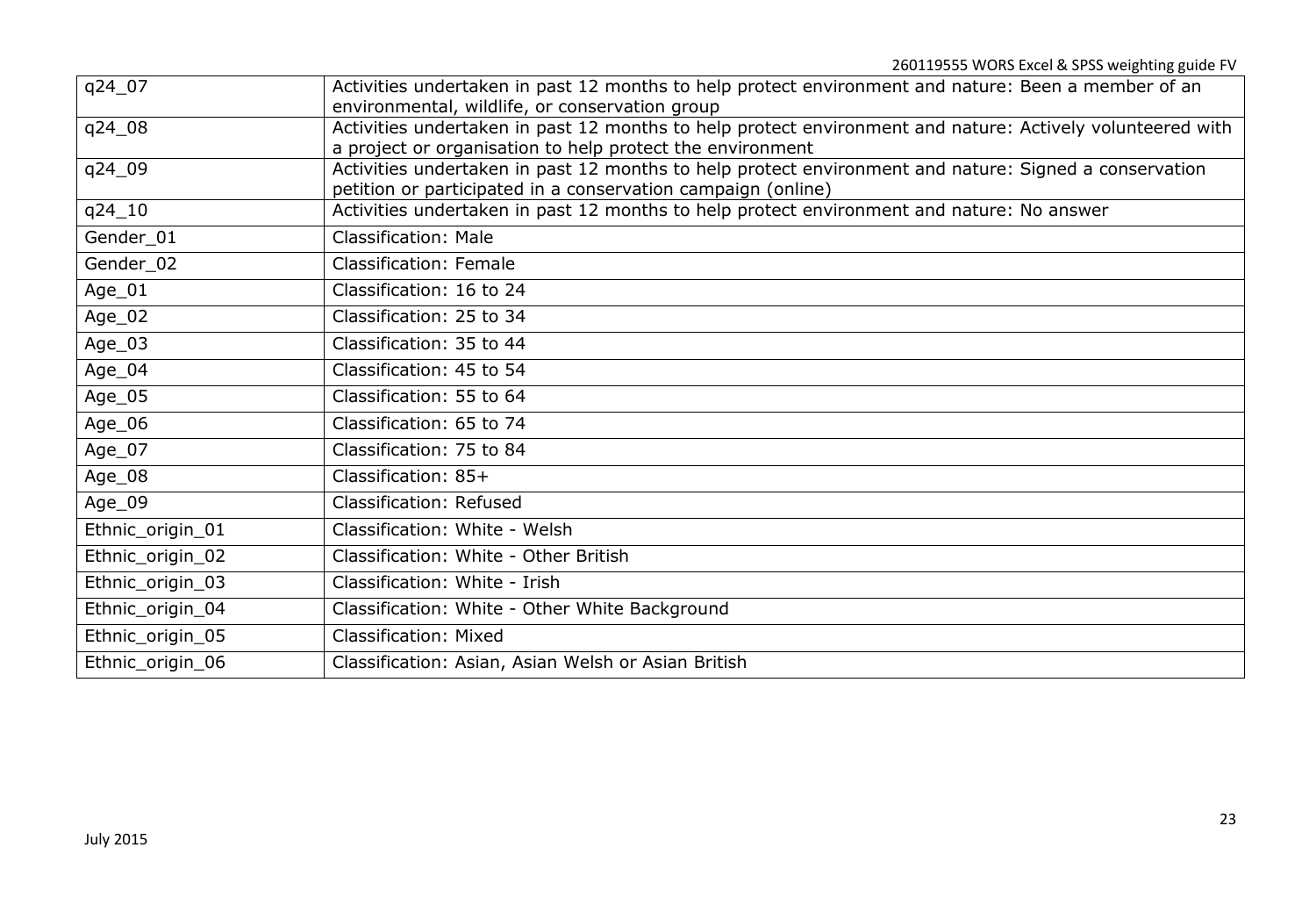| Ethnic_origin_07      | Classification: Black, Black Welsh or Black British                                              |
|-----------------------|--------------------------------------------------------------------------------------------------|
| Ethnic_origin_08      | Classification: Chinese or other ethnic groups                                                   |
| Ethnic_origin_09      | Classification: Refused                                                                          |
| Qualifications 01     | Classification: Not yet finished school - no qualifications                                      |
| Qualifications_02     | Classification: Never went to school                                                             |
| Qualifications 03     | Classification: Higher Education & professional/vocational equivalents                           |
| Qualifications_04     | Classification: Other Higher Education below degree level                                        |
| Qualifications_05     | Classification: A levels, vocational level 3 & equivalents                                       |
| Qualifications 06     | Classification: Trade Apprenticeships                                                            |
| Qualifications_07     | Classification: GCSE/O Level grade A*-C (5 or more), vocational level 2 & equivalents            |
| Qualifications_08     | Classification: GCSE/O Level grade (less than 5 A*-C), other qualifications at level 1 and below |
| Qualifications_09     | Classification: Other qualifications                                                             |
| Qualifications_10     | Classification: Other vocational or professional or foreign qualifications                       |
| Qualifications_11     | Classification: No qualifications                                                                |
| Qualifications_12     | Classification: Other                                                                            |
| Car_van_access_01     | Classification: car access                                                                       |
| Car_van_access_02     | Classification: No car access                                                                    |
| Bicycle_access_01     | Classification: Bicycle access                                                                   |
| Bicycle_access_02     | Classification: No bicycle access                                                                |
| Own_care_dog_01       | Classification: own/care for a dog                                                               |
| Own_care_dog_02       | Classification: do not own/ care for a dog                                                       |
| Illness_disability_01 | Classification: With illness/ disability                                                         |
| Illness_disability_02 | Classification: No illness/ disability                                                           |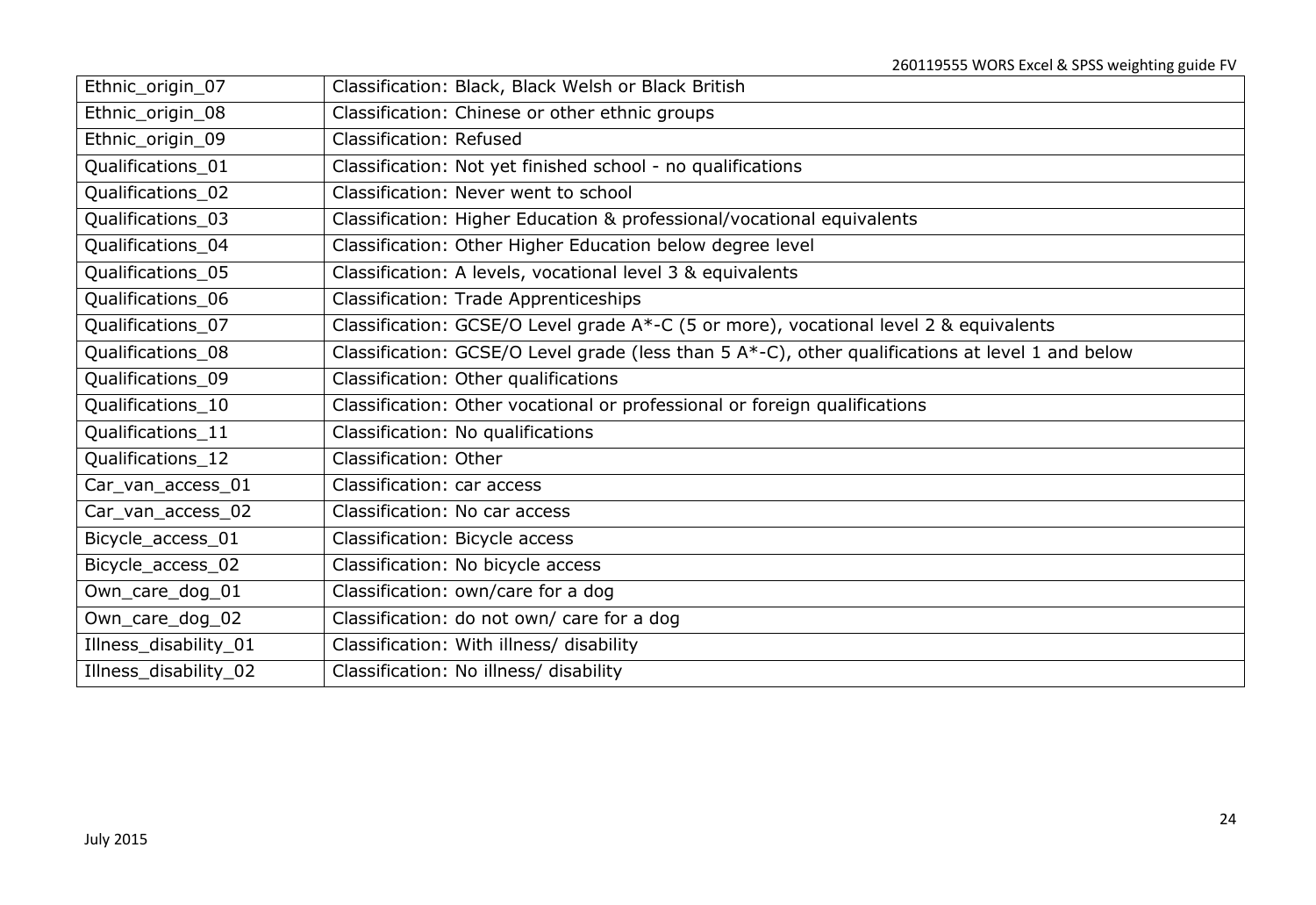| Limiting_illness_disability_             | <b>Classification: Yes</b>                                   |
|------------------------------------------|--------------------------------------------------------------|
| 01<br>Limiting_illness_disability_<br>02 | Classification: No                                           |
| Carer_01                                 | <b>Classification: Yes</b>                                   |
| Carer_02                                 | Classification: No                                           |
| Children_under_16_01                     | <b>Classification: Yes</b>                                   |
| Children_under_16_02                     | Classification: No                                           |
| Working_status_01                        | Classification: Working full time                            |
| Working_status_02                        | Classification: Working part-time (9 to 29 hours per week)   |
| Working_status_03                        | Classification: Unemployed - less than 12 months             |
| Working status 04                        | Classification: Unemployed (long term) - more than 12 months |
| Working_status_05                        | Classification: Not working - retired                        |
| Working_status_06                        | Classification: Not working - looking after house/children   |
| Working_status_07                        | Classification: Not working - long term sick or disabled     |
| Working_status_08                        | Classification: Student - in full-time education             |
| Working_status_09                        | Classification: Student - in part-time education             |
| Working_status_10                        | Classification: Other                                        |
| Working_status_11                        | Classification: Refused                                      |
| Household_income_01                      | Classification: Up to £15,599 (net)                          |
| Household_income_02                      | Classification: Up to £5,199                                 |
| Household_income_03                      | Classification: £5,200 to £10,399                            |
| Household_income_04                      | Classification: £10,400 to £15,599                           |
| Household_income_05                      | Classification: £15,600 to £31,199 (net)                     |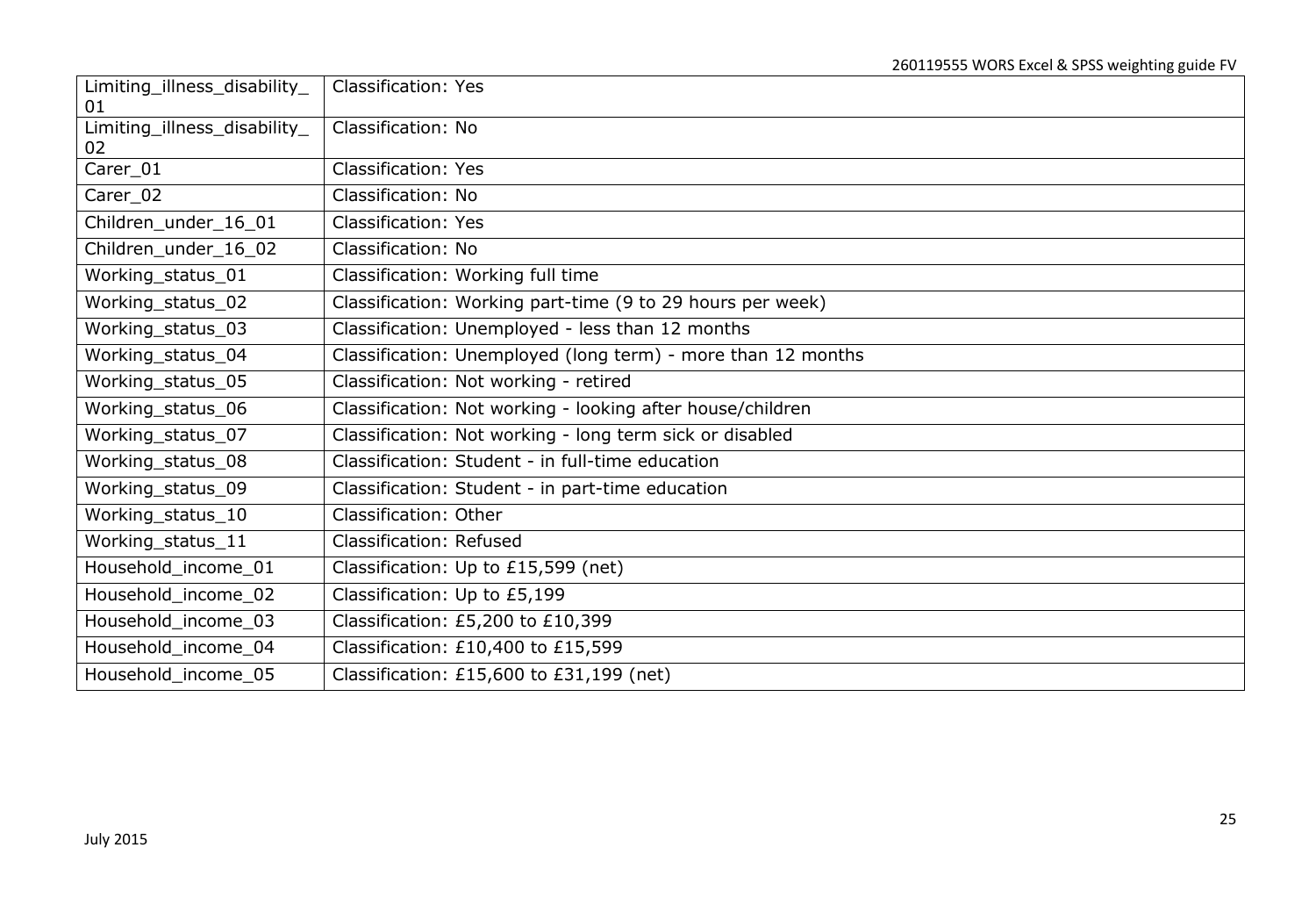| Household_income_06 | Classification: £15,600 to £20,799                          |
|---------------------|-------------------------------------------------------------|
| Household_income_07 | Classification: £20,800 to £25,999                          |
| Household_income_08 | Classification: £26,000 to £31,199                          |
| Household_income_09 | Classification: £31,200 to £49,999 (net)                    |
| Household_income_10 | Classification: £31,200 to £36,399                          |
| Household_income_11 | Classification: £36,400 to £41,999                          |
| Household_income_12 | Classification: £42,000 to £45,999                          |
| Household_income_13 | Classification: £46,000 to £49,999                          |
| Household_income_14 | Classification: £50,000 to £79,999 (net)                    |
| Household_income_15 | Classification: £50,000 to £79,999                          |
| Household_income_16 | Classification: £80,000+ (net)                              |
| Household_income_17 | Classification: £80,000 to £99,999                          |
| Household_income_18 | Classification: £100,000 or more                            |
| Household_income_19 | Classification: Don't know                                  |
| Household_income_20 | Classification: Refused                                     |
| rc1                 | Willingness to be re-contacted                              |
| nssec               | NS SEC                                                      |
| s3                  | How many people aged 16 or over currently live in household |
| ethnicity           | ethnicity                                                   |
| tier $1$            | Environmental concerns: Tier 1                              |
| tier_2              | Environmental concerns: Tier 2                              |
| tier $_3$           | Environmental concerns: Tier 3                              |
| tier_4              | Environmental concerns: Tier 4                              |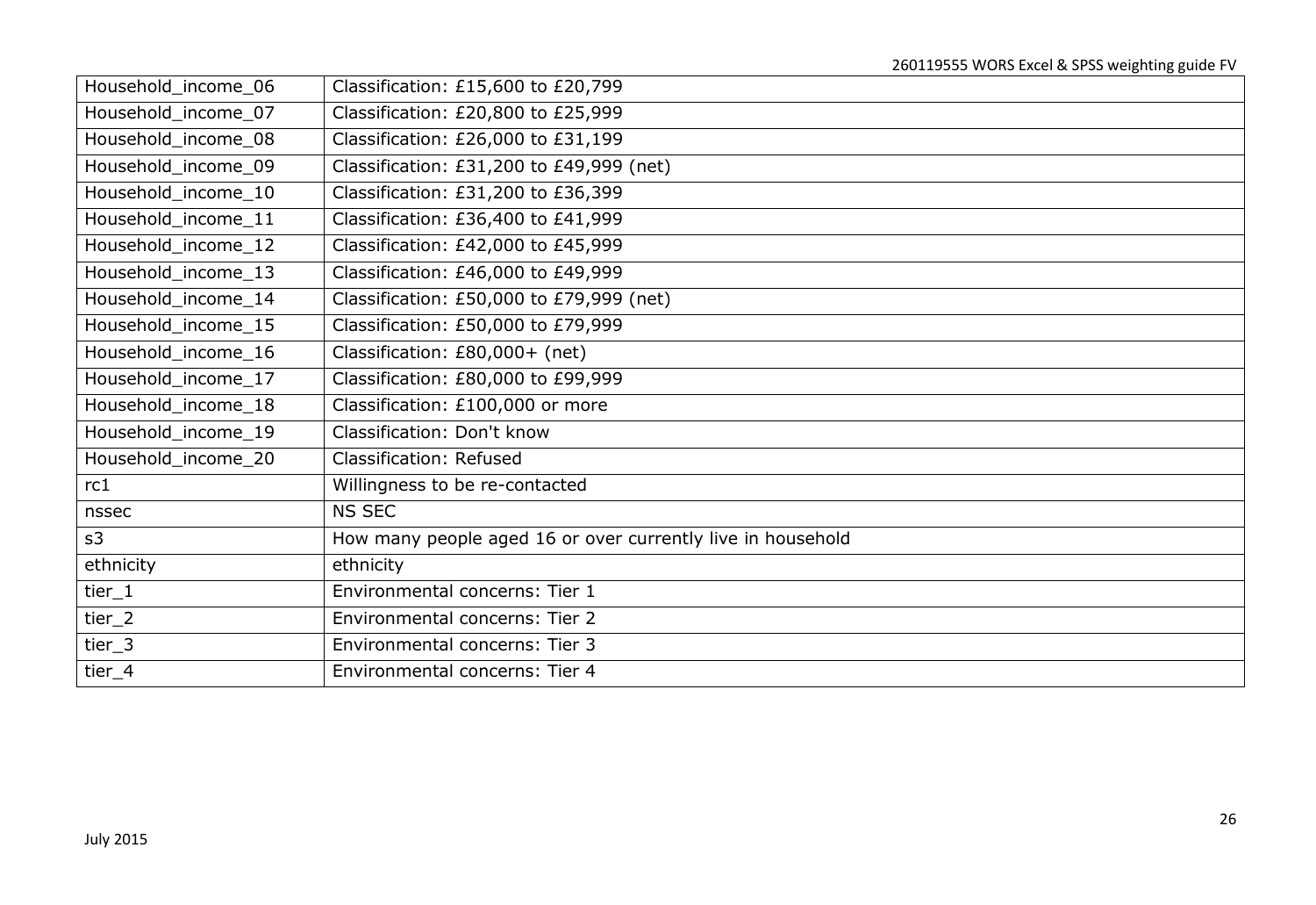| tier_5            | Environmental concerns: Tier 5                          |
|-------------------|---------------------------------------------------------|
| wimd2             | Bottom 10% : Wales Index of Multiple Deprivation (WIMD) |
| wimd3             | Bottom 20% : Wales Index of Multiple Deprivation (WIMD) |
| wimd4             | Bottom 30% : Wales Index of Multiple Deprivation (WIMD) |
| wimd5             | Top 10% : Wales Index of Multiple Deprivation (WIMD)    |
| urbanrural2       | Town Fringe: Urban-Rural                                |
| urbanrural3       | Urban: Urban-Rural                                      |
| urbanrural4       | Village Hamlet Isolated Dwelling: Urban-Rural           |
| communitfirstold  | Community First Old                                     |
| communitfirstnew  | <b>Community First New</b>                              |
| rweightw          | rweightw                                                |
| serno             | SerialNumber                                            |
| q5time            | q5time                                                  |
| q10time           | q10time                                                 |
| noinparty         | noinparty                                               |
| SpendFood         | SpendFood                                               |
| SpendPetrol       | SpendPetrol                                             |
| SpendParking      | SpendParking                                            |
| <b>SpendFares</b> | <b>SpendFares</b>                                       |
| SpendHire         | SpendHire                                               |
| SpendPurchase     | SpendPurchase                                           |
| <b>SpendMaps</b>  | SpendMaps                                               |
| <b>SpendGifts</b> | <b>SpendGifts</b>                                       |